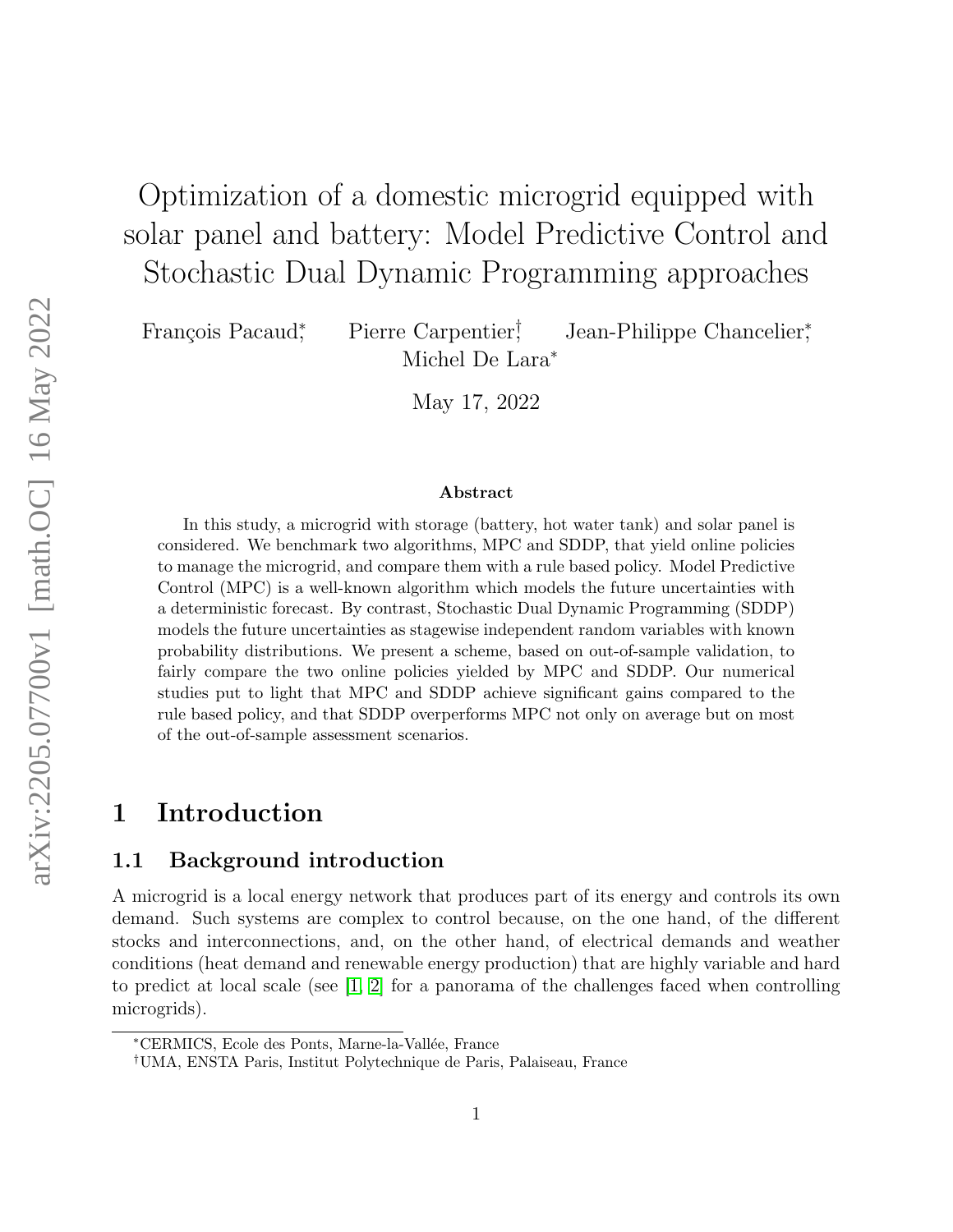|                                                                                                                           | Abbreviations                                                                                                             |  |  |  |
|---------------------------------------------------------------------------------------------------------------------------|---------------------------------------------------------------------------------------------------------------------------|--|--|--|
| AR                                                                                                                        | Auto-regressive                                                                                                           |  |  |  |
| <b>EMS</b>                                                                                                                | Energy Management System                                                                                                  |  |  |  |
| <b>MPC</b>                                                                                                                | Model Predictive Control                                                                                                  |  |  |  |
| <b>SDP</b>                                                                                                                |                                                                                                                           |  |  |  |
| <b>SDDP</b>                                                                                                               | Stochastic Dynamic Programming                                                                                            |  |  |  |
|                                                                                                                           | Stochastic Dual Dynamic Programming                                                                                       |  |  |  |
| Physical variables                                                                                                        |                                                                                                                           |  |  |  |
| $\bar{t}$                                                                                                                 | Time                                                                                                                      |  |  |  |
| Δ                                                                                                                         | Time step $(15mn)$                                                                                                        |  |  |  |
| $T_0$                                                                                                                     | Horizon $(24h)$                                                                                                           |  |  |  |
| $p_t^e$                                                                                                                   | Electricity price (Euro $\in)$                                                                                            |  |  |  |
| $p_t^d$                                                                                                                   | Thermal comfort (virtual price)                                                                                           |  |  |  |
| $A_p$                                                                                                                     | Surface of solar panel $(m^2)$                                                                                            |  |  |  |
| $\rho_c$                                                                                                                  | Battery charge rate                                                                                                       |  |  |  |
| $\rho_d$                                                                                                                  | Battery discharge rate                                                                                                    |  |  |  |
| $\beta_h$                                                                                                                 | Conversion yield for hot water tank                                                                                       |  |  |  |
| Decision variables and uncertainties                                                                                      |                                                                                                                           |  |  |  |
|                                                                                                                           | $(\Omega, \mathcal{F}, \mathbb{P})$ Probability space                                                                     |  |  |  |
| $B_{\scriptscriptstyle\! t}$                                                                                              | Level of energy in battery (kWh)                                                                                          |  |  |  |
| $H_{_t}$                                                                                                                  | Level of energy in hot water tank (kWh)                                                                                   |  |  |  |
| $\mathbf{D}_t^{e\widetilde{l}}$                                                                                           | Electrical demand (kW)                                                                                                    |  |  |  |
| $\mathbf{D}_t^{th}$                                                                                                       | Hot water demand $(kW)$                                                                                                   |  |  |  |
| $\Phi_t^{\check{\rho}v}$                                                                                                  | Production of the solar panel (kW)                                                                                        |  |  |  |
|                                                                                                                           | Inner temperature $({}^{\circ}C)$                                                                                         |  |  |  |
|                                                                                                                           | Walls temperature $({}^{\circ}C)$                                                                                         |  |  |  |
| $\begin{array}{c} \theta_t^i \ \theta_t^w \ \theta_t^\epsilon \ \pmb{F}_t^b \end{array}$                                  | Outdoor temperature $({}^{\circ}C)$                                                                                       |  |  |  |
|                                                                                                                           | Energy exchanged with the battery (kW)                                                                                    |  |  |  |
| $\overset{\_}{F^w_t}_{t}$                                                                                                 | Energy injected in the hot water tank (kW)                                                                                |  |  |  |
|                                                                                                                           | Energy injected in the electrical heater (kW)                                                                             |  |  |  |
| $\boldsymbol{U}_{\!t} = (\boldsymbol{F}_{\!t}^b, \boldsymbol{F}_{\!t}^w, \boldsymbol{F}_{\!t}^h)$                         | Controls                                                                                                                  |  |  |  |
|                                                                                                                           | $\boldsymbol{W}_{\!t}=(\mathbf{D}^{el}_t, \mathbf{D}^{t \check{h}}_t, \boldsymbol{\Phi}^{\check{pv}}_t)$<br>Uncertainties |  |  |  |
| $\boldsymbol{X}_{t} = (\boldsymbol{B}_{t}, \boldsymbol{H}_{t}, \boldsymbol{\theta}_{t}^{w}, \boldsymbol{\theta}_{t}^{v})$ | <b>States</b>                                                                                                             |  |  |  |
|                                                                                                                           | Mappings                                                                                                                  |  |  |  |
| $f_t: \mathbb{X}_t \times \mathbb{U}_t \times \mathbb{W}_{t+1} \rightarrow \mathbb{X}_{t+1}$                              | Linear dynamics                                                                                                           |  |  |  |
| $L_t: \mathbb{X}_t \times \mathbb{U}_t \times \mathbb{W}_{t+1} \to \mathbb{R}$                                            | Convex operational cost                                                                                                   |  |  |  |
| $K:\mathbb{X}_T\to\mathbb{R}$                                                                                             | Convex final cost                                                                                                         |  |  |  |
| $\pi_t : \mathbb{X}_t \to \mathbb{U}_t$                                                                                   | Control policy                                                                                                            |  |  |  |

Table 1: Nomenclature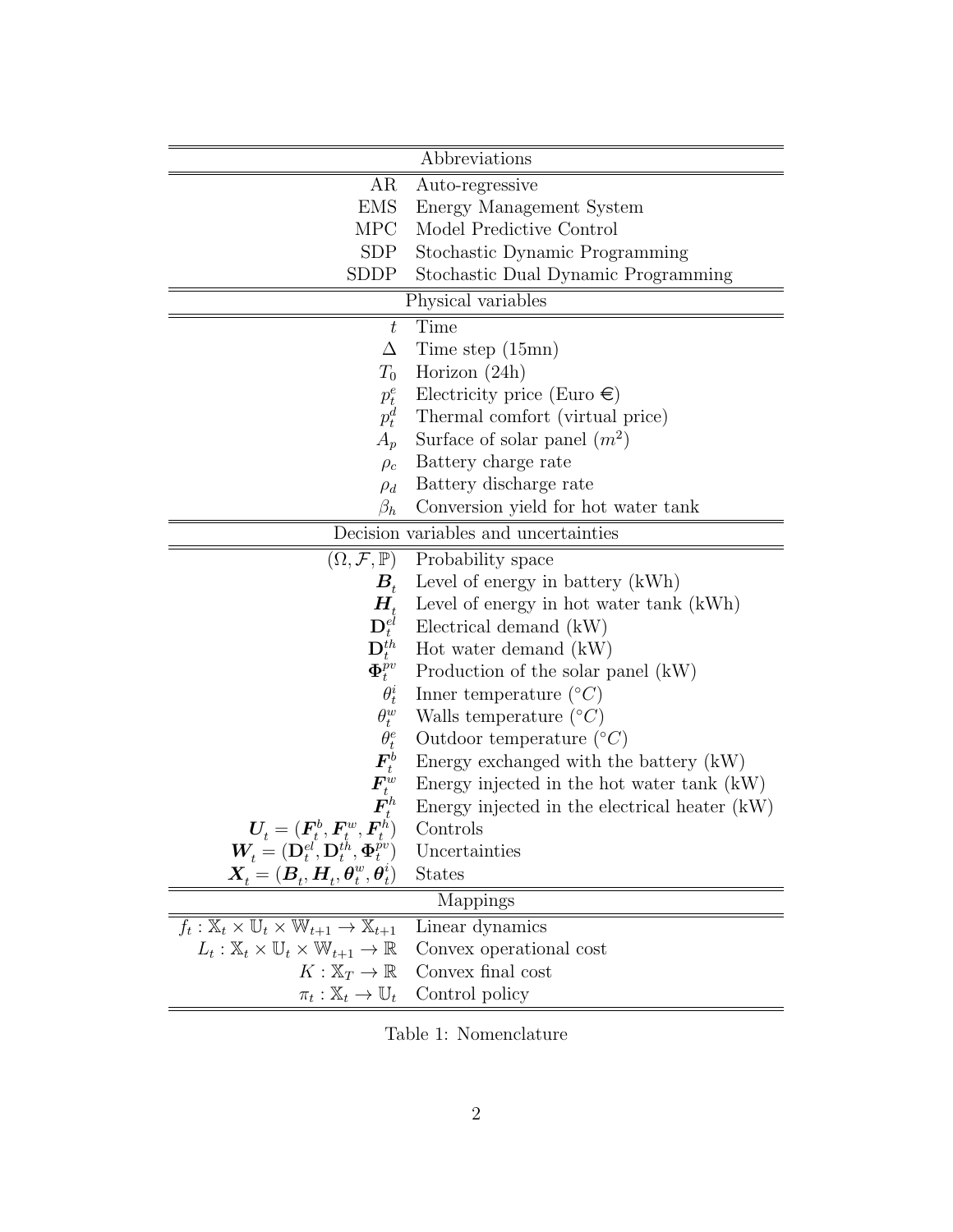We consider here a domestic microgrid equipped with a battery, an electrical hot water tank and a solar panel, as in Figure [1.](#page-4-0) The microgrid is connected to an external grid to import electricity when needed. The battery stores energy when external grid prices are low or when the production of the solar panel is above the electrical demand. The house's envelope also plays the role of heat storage. As a consequence, the system has four stocks to store energy: a battery, a hot water tank, and two passive stocks being the house's walls and inner rooms. Two kinds of uncertainties affect the system: the electrical and domestic hot water demands are not known in advance; the production of the solar panel is substantially perturbed by the variable weather nebulosity.

We aim to compare two classes of algorithms to tackle uncertainties in a microgrid Energy Management System (EMS). The Model Predictive Control (MPC) algorithm (or its stochastic variant, Stochastic Model Predictive Control) relies on a mathematical representation of the future uncertainties as deterministic forecasts; then, MPC computes decisions online as solutions of a deterministic multistage optimization problem. Stochastic Dual Dynamic Programming (SDDP) relies on a mathematical representation of the future uncertainties as stagewise independent random variables with known probability distributions; then, SDDP computes offline a set of value functions by backward induction, and computes online decisions as solutions of a single stage stochastic optimization problem, using the value functions. We present a fair comparison of these two algorithms, and highlight the pros and cons of both methods.

### <span id="page-2-0"></span>1.2 Literature review

### Optimization and energy management systems

EMS are integrated automated tools used to monitor and control energy systems. In [\[1\]](#page-19-0), the authors give an overview of the use of optimization methods in the design of EMS. The MPC algorithm [\[3\]](#page-19-2) and its stochastic variant, Stochastic Model Predictive Control (SMPC) [\[4\]](#page-19-3), have been widely used to control EMS. We refer the reader to [\[5\]](#page-19-4) for applications of MPC in buildings. In [\[6\]](#page-19-5), the authors use MPC for the optimal control of a domestic microgrid, and investigate how to balance the uncertainties of renewable energies with the microgrid. In [\[7\]](#page-19-6), the authors apply SMPC to the management of an isolated microgrid, and highlight the benefit of this method; an application of SMPC in buildings is presented in [\[8\]](#page-19-7); a variant based on robust optimization is proposed in [\[9\]](#page-20-0).

#### Stochastic optimization

At local scale, electrical demand and production are highly variable, especially as microgrids are expected to absorb renewable energies. This leads to pay attention to stochastic optimization approaches [\[10\]](#page-20-1). Stochastic optimization has been widely applied to hydrovalleys management [\[11\]](#page-20-2). Other applications have arisen recently, such as integration of wind energy and storage [\[12\]](#page-20-3) or insulated microgrids management [\[13,](#page-20-4) [14\]](#page-20-5).

Stochastic Dynamic Programming (SDP) [\[15\]](#page-20-6) is a general method to solve stochastic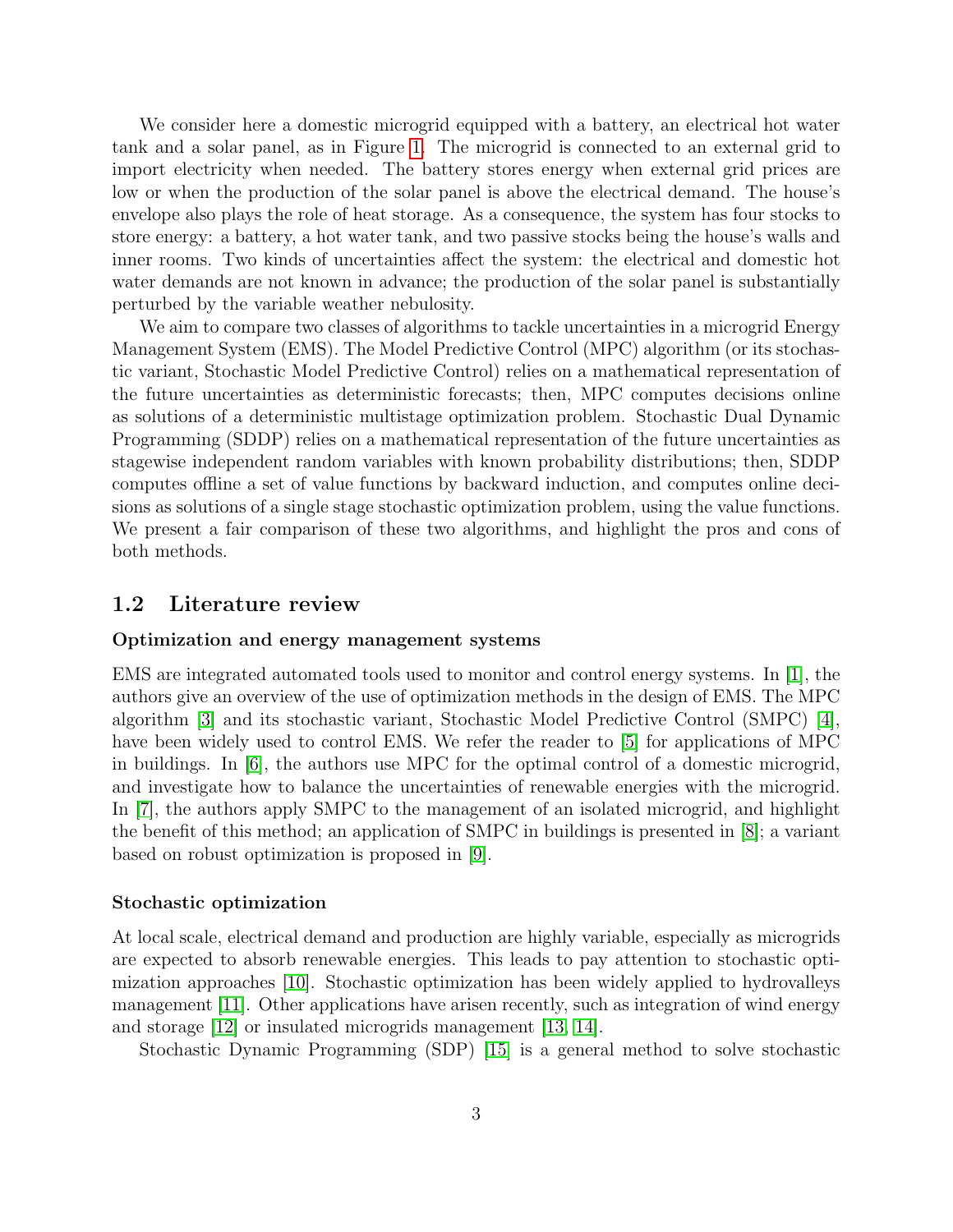optimal control problems. In energy applications, a variant of SDP, Stochastic Dual Dynamic Programming (SDDP), has demonstrated its adequacy for large scale convex applications. SDDP was first described in the seminal paper [\[11\]](#page-20-2); we refer to [\[16\]](#page-20-7) for a generic description of the algorithm and its application to the management of hydrovalleys; a proof of convergence in the linear case is given in [\[17\]](#page-20-8), and in the convex case in [\[18\]](#page-20-9). Recent articles have applied SDDP to the management of energy systems. In [\[19\]](#page-20-10), numerical experiments show that SDDP yields better results than a myopic policy. In [\[20\]](#page-20-11), SDDP is applied to the dispatch of energy inside the German national grid, under time correlated uncertainties; the authors observe that SDDP achieves better performances than those of a deterministic-based policy. Other Approximate Dynamic Programming algorithms have been designed to tackle different stochastic optimal control problems like, for instance, incorporating probability constraints [\[21\]](#page-20-12).

# 1.3 Main contributions and structure of the paper

We provide a rigorous mathematical formulation of the optimal management of a domestic microgrid — equipped with a battery, an electrical hot water tank and a solar panel, and connected to an external supply network — under stochasticity of demand and of renewable energy production. To manage the microgrid, we design online policies using two different algorithms, MPC and SDDP. Then, we develop a fair benchmark methodology to compare the two algorithms, based on a realistic use case. The comparison reveals that SDDP overperforms MPC not only on average but, interestingly, on most of the out-of-sample assessment scenarios.

The paper is organized as follows. In Sect. [2,](#page-3-0) we detail the modeling of a small residential microgrid and formulate a mathematical multistage stochastic optimization problem. Then, we outline the two algorithms, MPC and SDDP, in Sect. [3.](#page-8-0) Finally, in Sect. [4](#page-11-0) we detail the benchmark methodology and we provide numerical results on the systematic comparison of MPC, SDDP and a rule based policy. Sect. [5](#page-18-0) concludes and the Appendix [6](#page-21-0) provides details on the physical equations of the microgrid.

# <span id="page-3-0"></span>2 Optimization problem statement

We consider the optimal management of a microgrid which, as depicted in Figure [1,](#page-4-0) consists of a single house equipped with a battery and an electrical hot water tank. An electrical heater can produce heat in winter, and a solar panel can produce energy locally. The decision maker aims at minimizing the energy bill — that is, the cost of the possible recourse energy supplied by the external network — while satisfying the energy demands (hot water and electricity), and ensuring a minimal thermal comfort.

In this section, we write up a multistage stochastic optimization problem. As decisions are taken at discrete time steps, we start by discretizing the time interval in  $\S2.1$ . Then, we introduce the uncertainties in §[2.2,](#page-4-2) the controls and the stocks in §[2.3](#page-5-0) and §[2.4.](#page-6-0) We detail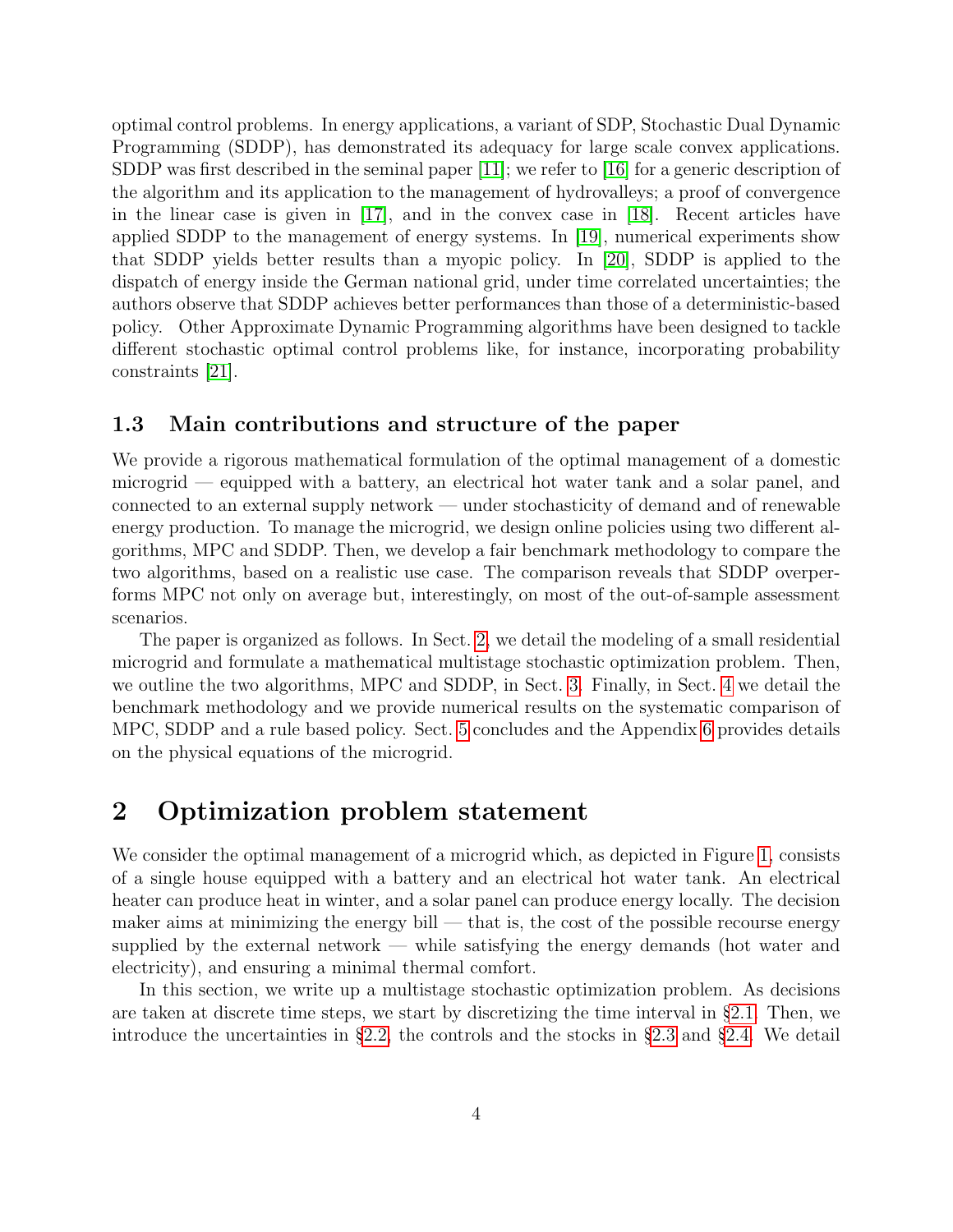the nonanticipativity constraints in §[2.5,](#page-6-1) the bounds constraints in §[2.6](#page-6-2) and the objective function in §[2.7.](#page-7-0) Finally, we formulate a multistage stochastic optimization problem in §[2.8.](#page-8-1)



<span id="page-4-0"></span>Figure 1: Electrical microgrid

# <span id="page-4-1"></span>2.1 Decisions are taken at discrete time steps

The EMS takes decisions every 15 minutes to control the system. We consider a time interval  $\Delta = 15$ mn, a time horizon  $T_0=24$ h and a number  $T=T_0/\Delta=96$  of time steps. We adopt the following convention for discrete time processes: for each time step  $t \in \{0, 1, \dots, T\}, x_t$ denotes the value of the variable x at the beginning of the interval  $[t\Delta, (t+1)\Delta)$ . Otherwise stated, we will denote by  $[t, t + 1)$  $[t, t + 1)$  $[t, t + 1)$  the continuous time interval  $[t\Delta, (t + 1)\Delta)^{1}$ .

# <span id="page-4-2"></span>2.2 Modeling uncertainties as random variables

Because of their unpredictable nature, the EMS cannot anticipate the values of electrical and thermal demands, nor the production of the solar panel. We choose to model these quantities as random variables over a probability space  $(\Omega, \mathcal{F}, \mathbb{P})$ . We adopt the following convention: a random variable will be denoted by an uppercase bold letter  $Z$ , and its realization for a given outcome  $\omega \in \Omega$  will be denoted in lowercase  $z = \mathbf{Z}(\omega)$ . We denote by  $\mathbf{D}_t^{el}$  the electrical demand,  $\mathbf{D}_t^{th}$  the hot water demand and  $\mathbf{\Phi}_t^{pv}$  $t_t^{pv}$  the production of the solar panel, all being real-valued random variables. For each time step  $t = 1, \ldots, T$ , we define the (uncertainty)

<span id="page-4-3"></span><sup>&</sup>lt;sup>1</sup>Here, by using the notation  $[t, t + 1)$ , we mean the time interval between t and  $t + 1$ , excluding  $t + 1$ . Indeed, we denote a time interval between two decisions by  $[t, t + 1)$ , and not by  $[t, t+1]$ , to indicate that a decision is taken at the beginning of the time interval  $[t, t + 1)$ , and that a new one will be taken at the beginning of the time interval  $[t+1, t+2)$ , and that these two consecutive intervals do not overlap.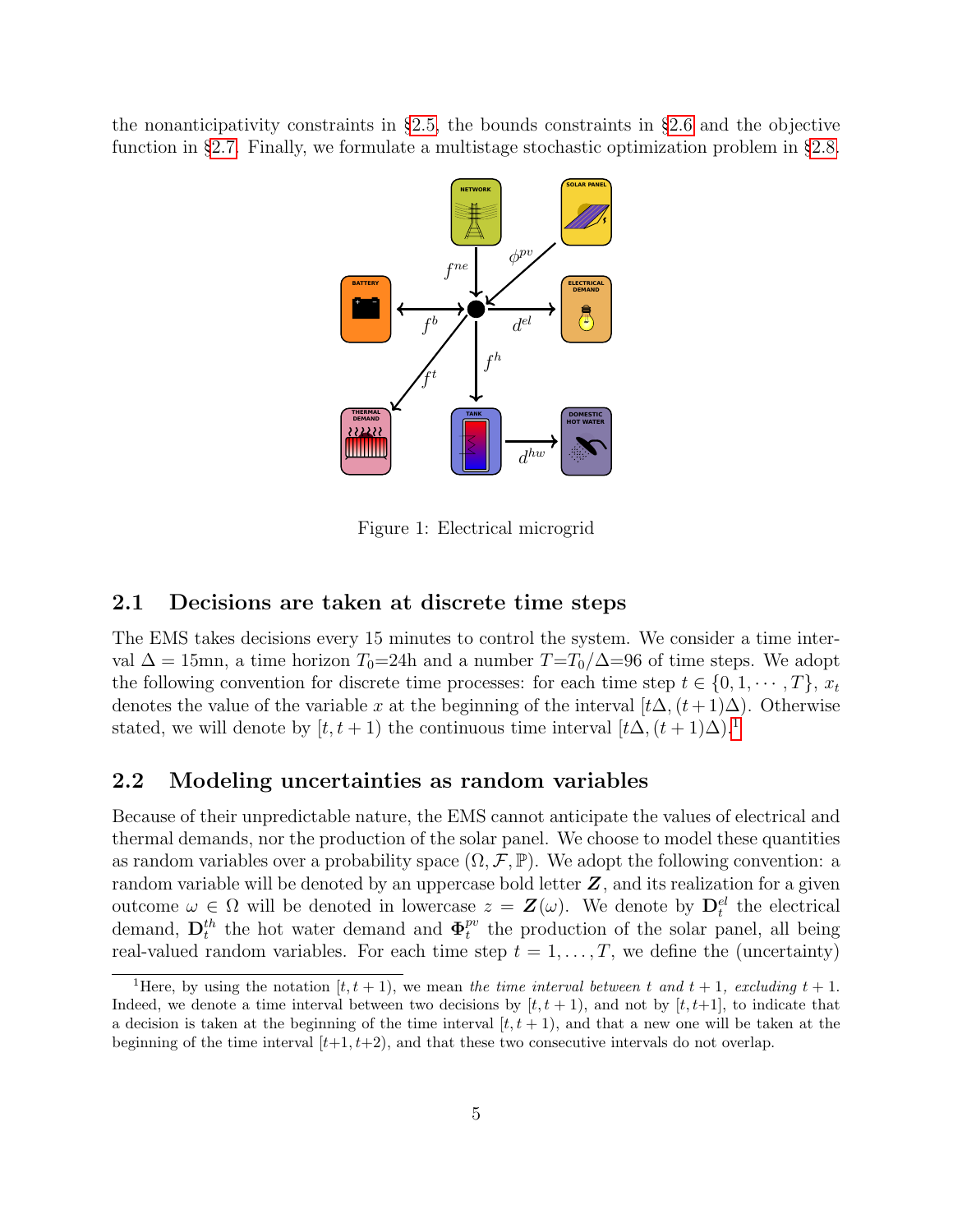random variable

<span id="page-5-2"></span>
$$
\boldsymbol{W}_t = (\mathbf{D}_t^{el}, \mathbf{D}_t^{th}, \boldsymbol{\Phi}_t^{pv}) \tag{1}
$$

The uncertainty  $\boldsymbol{W}_t$  is a multivariate random variable taking values in  $\mathbb{W}_t = \mathbb{R}^3$ .

# <span id="page-5-0"></span>2.3 Modeling controls as random variables

As decisions depend on the previous uncertainties, controls are random variables. At the beginning of the time interval  $[t, t + 1)$ , the EMS takes three decisions:

- $\bullet$   $\textbf{\textit{F}}_{t}^{b}$  $t<sub>t</sub>$ , how much energy to charge in/discharge from the battery,
- $\bullet$   $\mathbf{F}^w_t$  $t_t^w$ , how much energy to store in the electrical hot water tank,
- $\bullet$   $\textbf{\textit{F}}_{\textit{t}}^{h}$  $t<sub>t</sub><sup>th</sup>$ , how much energy to inject in the electrical heater,

during the time interval  $[t, t + 1)$ . For each time step  $t = 1, \ldots, T$ , we define the decision multivariate random variable, taking values in  $\mathbb{U}_t = \mathbb{R}^3$ , as

$$
\boldsymbol{U}_t = (\boldsymbol{F}_t^b, \boldsymbol{F}_t^w, \boldsymbol{F}_t^h) \,. \tag{2}
$$

During the time interval  $[t, t+1)$ , the EMS imports an energy quantity  $\mathbf{F}_{t+1}^{ne}$  from the external network in order to fulfill the load balance equation

<span id="page-5-1"></span>
$$
\boldsymbol{F}_{t+1}^{ne} + \boldsymbol{\Phi}_{t+1}^{pv} = \boldsymbol{F}_t^b + \boldsymbol{F}_t^w + \boldsymbol{F}_t^h + \mathbf{D}_{t+1}^{el} \;, \tag{3}
$$

whatever the demand  $\mathbf{D}_{t+1}^{el}$  and the production of the solar panel  $\mathbf{\Phi}_{t+1}^{pv}$ , unknown at the beginning of the time interval  $[t, t + 1)$ . On the left-hand side of Equation [\(3\)](#page-5-1), the load consists of

- $\mathbf{F}_{t+1}^{\text{ne}}$ , the energy surplus or shortage (when  $\mathbf{F}_{t+1}^{\text{ne}} < 0$ , one wastes the surplus; when  $\mathbf{F}_{t+1}^{ne} > 0$ , one imports the shortage from the network),
- $\Phi_{t+1}^{pv}$ , the production of the solar panel,

all during the time interval  $[t, t + 1)$ . On the right-hand side of Equation [\(3\)](#page-5-1), the electrical demand is the sum of

- $\bullet$   $\textbf{\textit{F}}_{\textit{t}}^{\textit{b}}$  $t<sub>t</sub><sup>t</sup>$ , the energy exchanged with the battery,
- $\bullet$   $\mathbf{F}_{t}^{w}$  $t_t^w$ , the energy injected into the electrical hot water tank,
- $\bullet$   $\textbf{\textit{F}}_{\textit{t}}^{\textit{h}}$  $t<sub>t</sub><sup>t</sup>$ , the energy injected in the electrical heater,
- $D_{t+1}^{el}$ , the electrical demands (lightning, cooking...), aggregated in a single demand,

all during the time interval  $[t, t + 1)$ .

Later, we will aggregate the solar panel production  $\mathbf{\Phi}_{t+1}^{pv}$  with the demands  $\mathbf{D}_{t+1}^{el}$  in Equation [\(3\)](#page-5-1), as these two quantities appear only by their difference.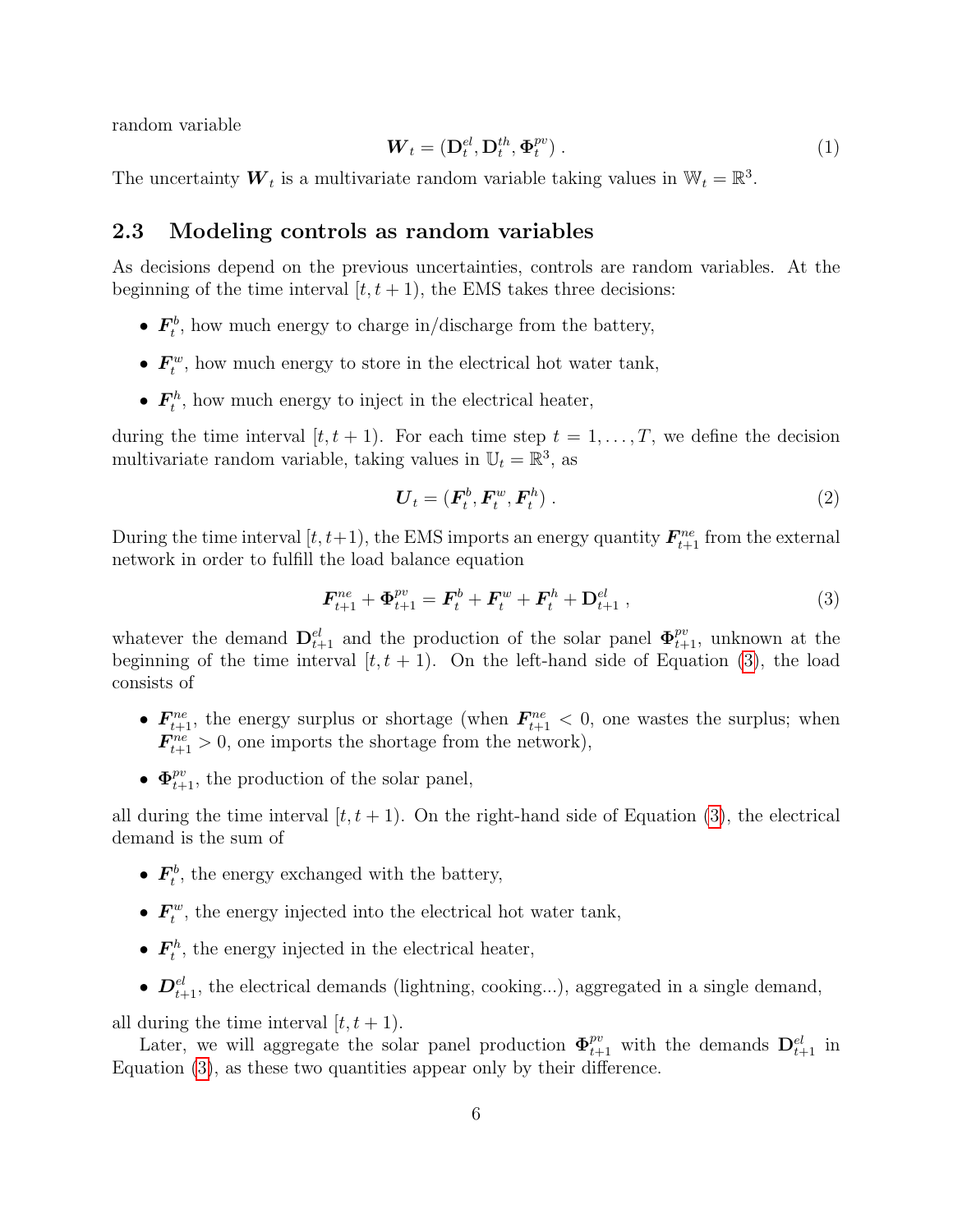### <span id="page-6-0"></span>2.4 States and dynamics

The state is the multivariate random variable

<span id="page-6-5"></span>
$$
\mathbf{X}_t = (\mathbf{B}_t, \mathbf{H}_t, \boldsymbol{\theta}_t^w, \boldsymbol{\theta}_t^i), \qquad (4)
$$

which consists of the stocks  $B_t$  in the battery and  $H_t$  in the electrical hot water tank, plus the two temperatures  $(\boldsymbol{\theta}_{t}^{w})$  $_{t}^{w},\boldsymbol{\theta}_{t}^{i}$  $_{t}^{i}$ ) of the thermal envelope. Thus, the state random variable  $\boldsymbol{X}_{t}$ takes values in  $\mathbb{X}_t = \mathbb{R}^4$ .

The discrete time dynamics  $f_t : \mathbb{X}_t \times \mathbb{U}_t \times \mathbb{W}_{t+1} \to \mathbb{X}_{t+1}$  describes the time evolution

<span id="page-6-6"></span>
$$
\boldsymbol{X}_{t+1} = f_t(\boldsymbol{X}_t, \boldsymbol{U}_t, \boldsymbol{W}_{t+1})
$$
\n<sup>(5)</sup>

of the state, where  $f_t$  is a piecewise linear function (a property that will prove important for the SDDP algorithm), that corresponds to the integration of the continuous dynamics [\(21\)](#page-22-0)- [\(22\)](#page-22-1)-[\(24\)](#page-22-2) given in Appendix [6.](#page-21-0) We suppose that we start from a given state  $x_0 \in \mathbb{X}_0 = \mathbb{R}^4$ , thus adding the constraint  $\mathbf{X}_0 = x_0$ .

# <span id="page-6-1"></span>2.5 Nonanticipativity constraints

The future realizations of uncertainties are unknown. Thus, decisions at time step  $t$  are functions of previous history only, that is, the information collected between step 0 and step t. Such a constraint is encoded as an algebraic constraint, using the tools of Probability theory [\[22\]](#page-21-1), in the so-called nonanticipativity constraints written as

<span id="page-6-3"></span>
$$
\sigma(\boldsymbol{U}_t) \subset \mathcal{F}_t \;, \tag{6a}
$$

where  $\sigma(\bm{U}_t)$  is the  $\sigma$ -algebra generated by the random variable  $\bm{U}_t$  and  $\mathcal{F}_t = \sigma(\bm{W}_1, \cdots, \bm{W}_t)$ is the  $\sigma$ -algebra generated by the previous uncertainties  $(\boldsymbol{W}_1, \ldots, \boldsymbol{W}_t)$ . If Constraint [\(6a\)](#page-6-3) holds true, the Doob Lemma [\[22\]](#page-21-1) ensures that there exists a measurable function  $\pi_t : \mathbb{W}_1 \times$  $\cdots \times \mathbb{W}_t \to \mathbb{U}_t$  such that

$$
\boldsymbol{U}_t = \pi_t(\boldsymbol{W}_1, \dots, \boldsymbol{W}_t) \tag{6b}
$$

This is how we turn an (abstract) algebraic constraint into a more practical functional constraint. The function  $\pi_t$  is called a *policy*.

### <span id="page-6-2"></span>2.6 Bounds constraints

The stocks  $B_t$  in the battery and  $H_t$  in the tank are bounded:

$$
\underline{b} \leq \boldsymbol{B}_t \leq \overline{b} \ , \ \ 0 \leq \boldsymbol{H}_t \leq \overline{h} \ . \tag{7}
$$

At time step t, the control  $\mathbf{F}_t^b$  must ensure that the next state  $\mathbf{B}_{t+1}$  is admissible, that is, satisfies  $\underline{b} \leq \mathbf{B}_{t+1} \leq \overline{b}$ , which, by time discretization of [\(21\)](#page-22-0), is equivalent to the two inequalities<sup>[2](#page-6-4)</sup>

$$
\underline{b} \leq \boldsymbol{B}_t + \Delta \Big[ \rho_c(\boldsymbol{F}_t^b)^+ + \frac{1}{\rho_d} (\boldsymbol{F}_t^b)^- \Big] \leq \overline{b} \;, \tag{8}
$$

<span id="page-6-4"></span><sup>2</sup>We have used the notation  $f^+ = \max\{0, f\}$  and  $f^- = \max\{0, -f\}$ .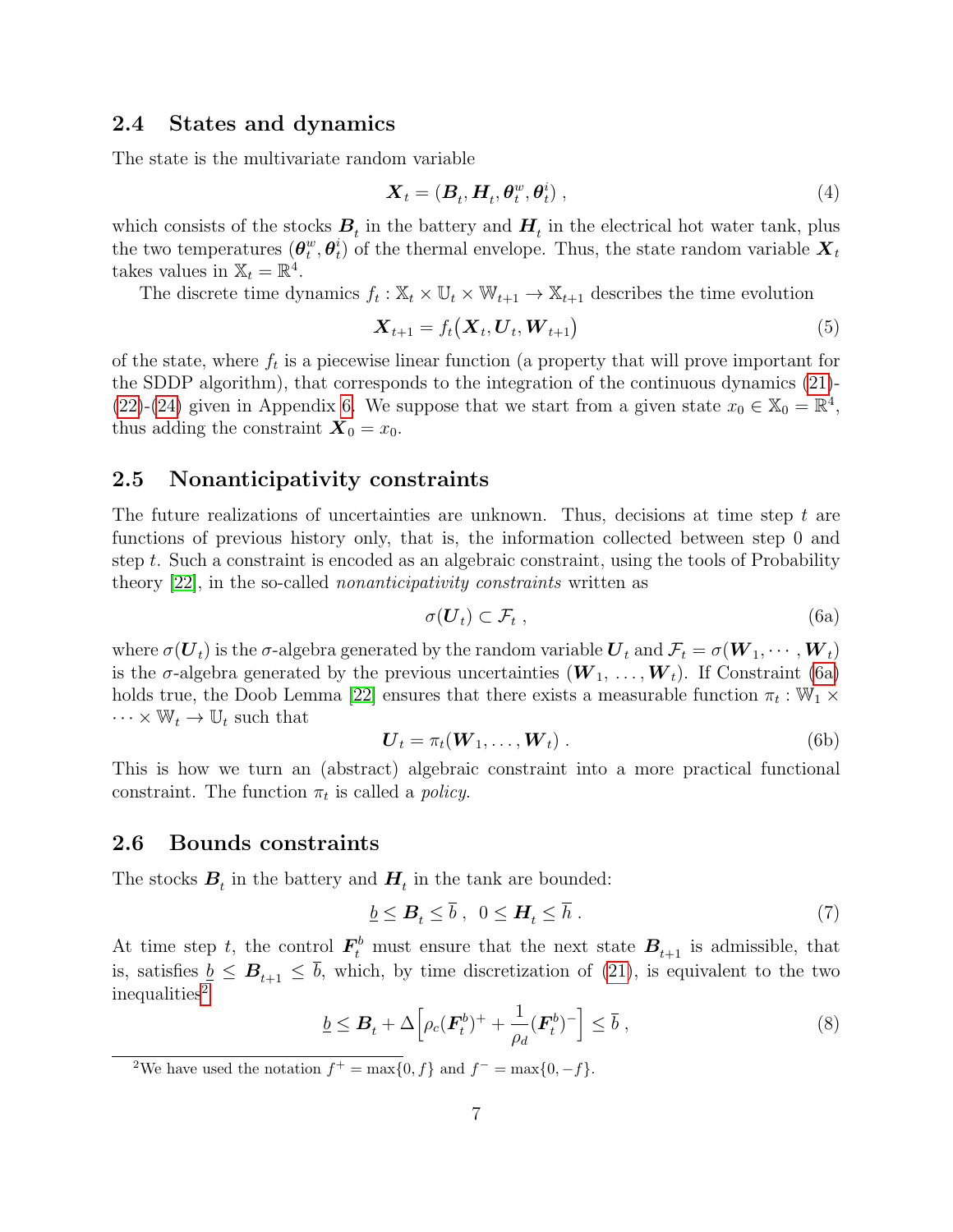with  $\rho_c$  and  $\rho_d$  being the charge and discharge efficiencies of the battery. Thus, the constraints on  $\bm{F}^b_t$  $t_t^b$  depends on the stock  $B_t$ . The same reasoning applies for the tank energy  $F_t^w$  $t^w$  and the stock  $H_t$ . Furthermore, we set bound constraints on controls:

$$
-\overline{f}^b \le \boldsymbol{F}_t^b \le \overline{f}^b \ , \ 0 \le \boldsymbol{F}_t^w \le \overline{f}_t^w \ , \ 0 \le \boldsymbol{F}_t^h \le \overline{f}_t^h \ . \tag{9}
$$

Finally, the load-balance equation [\(3\)](#page-5-1) also acts as a constraint on the controls. We gather all these constraints into an admissible subset  $\mathcal{U}^{ad}_{t}(\boldsymbol{X}_{t})$  of  $\mathbb{U}_{t} = \mathbb{R}^{3}$ , depending on the current state  $\boldsymbol{X}_t$ , giving the constraint<sup>[3](#page-7-1)</sup>

<span id="page-7-2"></span>
$$
\boldsymbol{U}_t \in \mathcal{U}_t^{ad}(\boldsymbol{X}_t) \tag{10}
$$

Note that we do not enforce any explicit bounds on the inner temperature. Instead, we choose to add a penalization term in the objective function if the temperature is below a given threshold, as explained below.

# <span id="page-7-0"></span>2.7 Objective function

At time step t, the instantaneous cost  $L_t : \mathbb{X}_t \times \mathbb{U}_t \times \mathbb{W}_{t+1} \to \mathbb{R}$  aggregates two different costs as in the formula

<span id="page-7-3"></span>
$$
L_t(x_t, u_t, w_{t+1}) = p_t^e \times \max\{0, f_{t+1}^{ne}\} + p_t^d \times \max\{0, \overline{\theta_t^i} - \theta_t^i\}, \qquad (11)
$$

where  $f_{t+1}^{ne}$  is a function of  $(u_t, w_{t+1})$  by [\(3\)](#page-5-1), and  $\theta_t^i$  is part of the state  $x_t$  in [\(4\)](#page-6-5).

First, one pays a unitary price  $p_t^e$  to import electricity from the external network between step t and  $t+1$ ; hence, the electricity cost is equal to  $p_t^e \times \max\{0, f_{t+1}^{ne}\}\$ . Second, if the indoor temperature is below a given threshold, we penalize the induced discomfort with a cost  $p_t^d \times \max\{0, \theta_t^i - \theta_t^i\},$  where  $p_t^d$  is a virtual price of discomfort (we choose not to penalize the temperature in case it is above a given threshold, as we do not consider any air conditioning in this study). The cost  $L_t$  is a convex piecewise linear function, a property that will prove important for the SDDP algorithm. To ensure that stocks are not empty at the final time step T, we add a convex piecewise linear final cost  $K : \mathbb{X}_T \to \mathbb{R}$  of the form

<span id="page-7-4"></span>
$$
K(x_T) = \kappa \times \max\{0, x_0 - x_T\},\qquad(12)
$$

where  $\kappa$  is a positive penalization coefficient (calibrated by trial and error).

As decisions  $U_t$  and states  $X_t$  are random, the costs  $L_t(X_t, U_t, W_{t+1})$  and  $K(X_T)$ become also random variables. We choose to minimize the expected value of the daily operational cost, that is,

$$
\mathbb{E}\left[\sum_{t=0}^{T-1} L_t(\boldsymbol{X}_t, \boldsymbol{U}_t, \boldsymbol{W}_{t+1}) + K(\boldsymbol{X}_T)\right],
$$
\n(13)

yielding the expected value of a convex piecewise linear cost.

<span id="page-7-1"></span><sup>3</sup>More formally, for each time step  $t = 1, ..., T$ ,  $\mathcal{U}_t^{ad}$  is a nonempty set-valued mapping  $\mathcal{U}_t^{ad}$  :  $\mathbb{X}_t \rightrightarrows \mathbb{U}_t$ .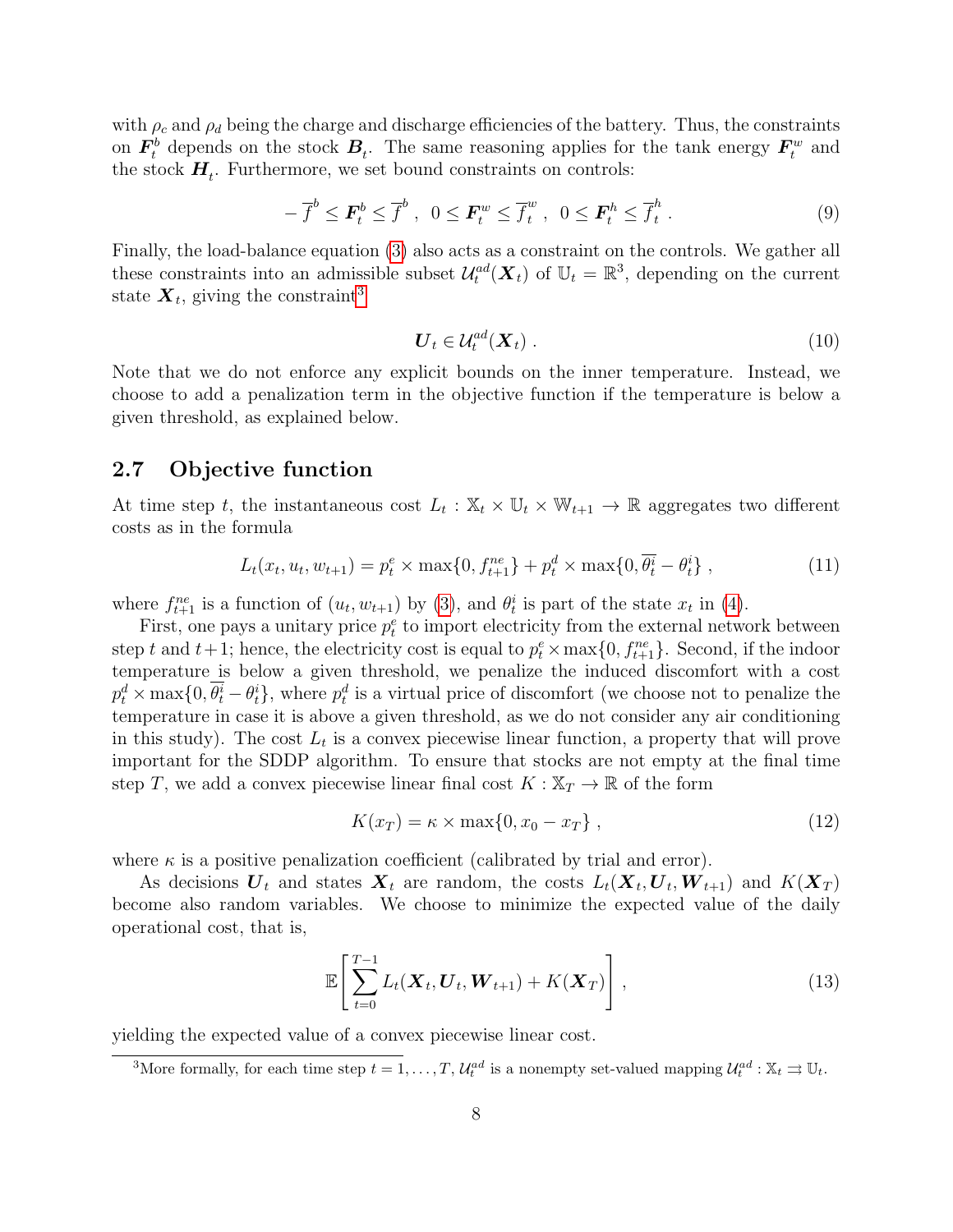# <span id="page-8-1"></span>2.8 Stochastic optimal control formulation

Finally, the EMS problem is written as a stochastic optimal control problem

$$
\min_{\mathbf{X},\mathbf{U}} \mathbb{E}\left[\sum_{t=0}^{T-1} L_t(\mathbf{X}_t, \mathbf{U}_t, \mathbf{W}_{t+1}) + K(\mathbf{X}_T)\right],
$$
\n(14a)

s.t. 
$$
\mathbf{X}_{t+1} = f_t(\mathbf{X}_t, \mathbf{U}_t, \mathbf{W}_{t+1}), \ \mathbf{X}_0 = x_0, \ t = 0, ..., T-1,
$$
 (14b)

<span id="page-8-2"></span>
$$
\boldsymbol{U}_t \in \mathcal{U}_t^{ad}(\boldsymbol{X}_t) \ , \ t = 0, \dots, T - 1 \ , \tag{14c}
$$

<span id="page-8-5"></span>
$$
\sigma(\boldsymbol{U}_t) \subset \mathcal{F}_t \ , \ t = 0, \dots, T - 1 \ . \tag{14d}
$$

Problem [\(14\)](#page-8-2) expresses that the microgrid manager aims to minimize the expected value of the costs while satisfying the dynamics, the control bounds and the nonanticipativity constraints.

# <span id="page-8-0"></span>3 Resolution methods

The exact resolution of Problem [\(14\)](#page-8-2) is out of reach in general. We propose two different algorithms that provide policies<sup>[4](#page-8-3)</sup>  $\pi_t$ :  $\mathbb{W}_1 \times \cdots \times \mathbb{W}_t \to \mathbb{U}_t$  that map available information  $w_1, \ldots, w_t$  at step t to a decision  $u_t$ .

In §[3.1,](#page-8-4) we start by presenting how to design management policies with the MPC algo-rithm. Then, we depict SDDP-based policies in §[3.2.](#page-9-0) Both methods use the dynamics  $f_t$ in [\(5\)](#page-6-6), the constraints sets  $\mathcal{U}^{ad}_{t}(\cdot)$  in [\(10\)](#page-7-2), and the cost functions  $L_{t}$  in [\(11\)](#page-7-3) and K in [\(12\)](#page-7-4).

# <span id="page-8-4"></span>3.1 Model Predictive Control (MPC)

Be it ordinary or stochastic, MPC is a classical algorithm that is commonly used to solve stochastic optimization problems. Regarding MPC, we follow [\[15\]](#page-20-6). At time step  $t$ , we consider a deterministic forecast  $(\overline{w}_{t+1}, \ldots, \overline{w}_T)$  of the future uncertainties  $(\bm{W}_{t+1}, \ldots, \bm{W}_T)$ (see §[6.4](#page-23-0) for more details) and we solve the following deterministic problem, where the state  $x_t$  is given:

<span id="page-8-6"></span>
$$
\min_{(u_t, \cdots, u_{T-1})} \sum_{j=t}^{T-1} L_j(x_j, u_j, \overline{w}_{j+1}) + K(x_T) ,
$$
\n(15a)

s.t. 
$$
x_{j+1} = f_j(x_j, u_j, \overline{w}_{j+1}), \ \ j = t, ..., T-1,
$$
 (15b)

$$
u_j \in \mathcal{U}_j^{ad}(x_j) , \ \ j = t, \dots, T - 1 . \tag{15c}
$$

Then, we retrieve the optimal decisions  $(u_t^{\sharp})$  $t^{\sharp}, \ldots, u_{\mathcal{I}}^{\sharp}$  $\sharp$ <sub>T−1</sub>) and only keep the first decision  $u_t^{\sharp}$  $\frac{1}{t}$  to control the system at the beginning of the time interval  $[t, t + 1)$ . This procedure is then restarted at step  $t + 1$ . Thus, MPC solves an optimization problem at each time step, with

<span id="page-8-3"></span><sup>4</sup>See §[2.5](#page-6-1) on how the algebraic nonanticipativity constraint [\(14d\)](#page-8-5) can be turned into a more practical functional constraint, making it possible to search for solutions that are policies.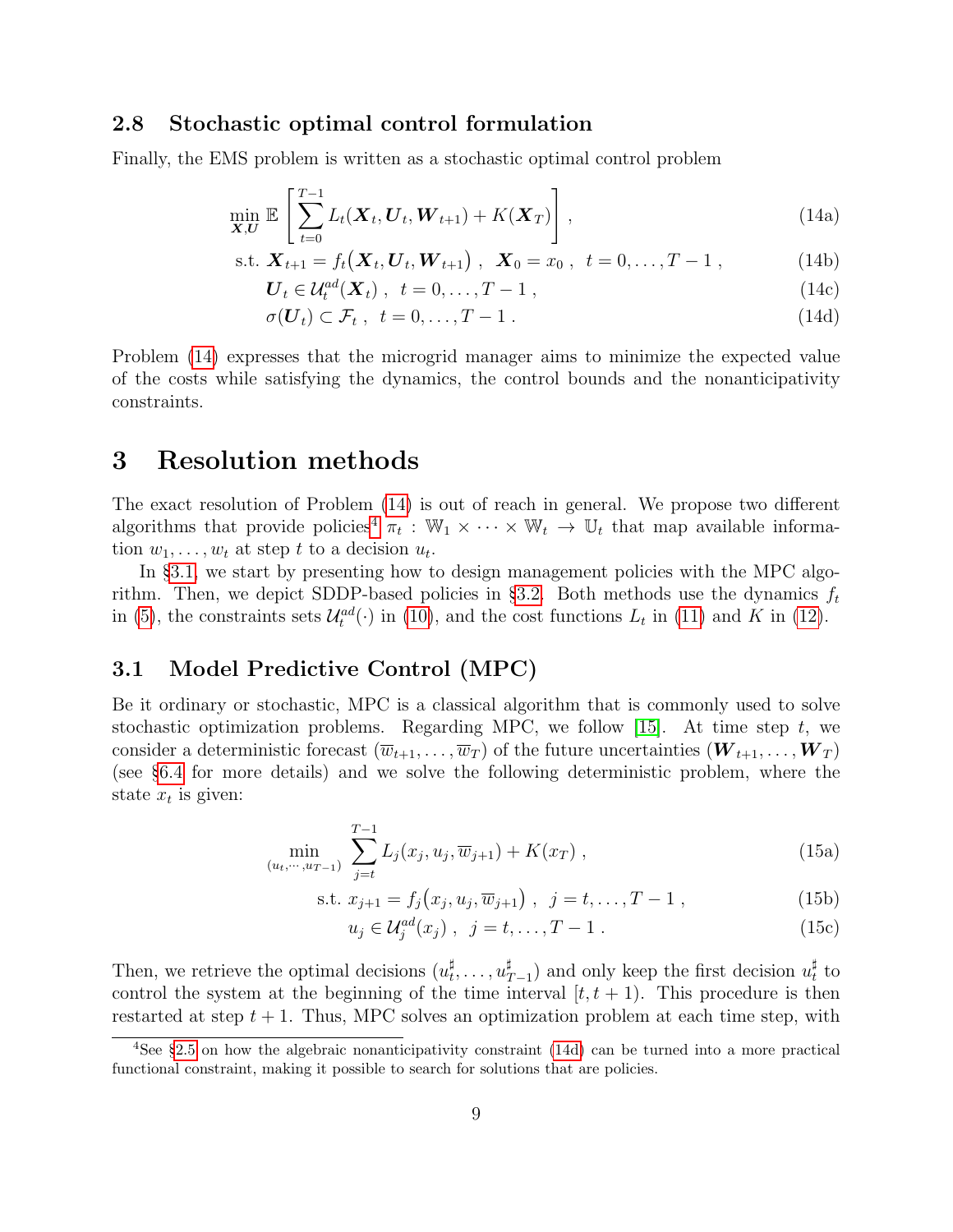a time span going from the current time step  $t$  to the final time step  $T$ . Then, at the next time  $t + 1$ , the optimizer updates the scenario  $(\overline{w}_{t+1}, \ldots, \overline{w}_T)$  to take into account the latest observation made at  $t + 1$ .

# 3.2 Stochastic Dual Dynamic Programming (SDDP)

As said in §[1.2,](#page-2-0) SDDP is an algorithm widely used to optimize energy systems. The SDDP algorithm provides, at each time step, a value function and an online control policy. Whereas the value functions are computed offline (hence with offline data), online control policies are computed taking into account an online probability distribution on the next period noise.

### Dynamic Programming and Bellman principle

The Dynamic Programming method [\[23\]](#page-21-2) provides solutions of Problem [\(14\)](#page-8-2) as state feedbacks  $\pi_t : \mathbb{X}_t \to \mathbb{U}_t$  (these feedbacks are optimal when the noise process is made of independent random variables). Dynamic Programming makes use of a sequence of value functions, obtained offline by setting  $V_T(x_T) = K(x_T)$  and by solving backward in time the recursive functional equations

<span id="page-9-1"></span>
$$
V_t(x_t) = \min_{u \in \mathcal{U}_t^{ad}(x_t)} \int_{\mathbb{W}_{t+1}} \left[ L_t(x_t, u, w_{t+1}) + \n\right] \n\left. \n\begin{aligned}\n&\quad V_{t+1}\left(f_t(x_t, u, w_{t+1})\right) \middle| \mu_{t+1}^{of}(dw_{t+1}), \quad (16)\n\end{aligned}\n\right]
$$

where  $\mu_{t+1}^{of}$  is a (offline) probability distribution on  $\mathbb{W}_{t+1}$ . Once these functions obtained, we compute a decision at time step  $t$  as a state feedback

<span id="page-9-2"></span>
$$
\pi_t(x_t) \in \underset{u \in \mathcal{U}_t^{ad}(x_t)}{\arg \min} \int_{\mathbb{W}_{t+1}} \left[ L_t(x_t, u, w_{t+1}) + \frac{\left[ L_t(x_t, u, w_{t+1}) + \frac{\left[ L_t(x_t, u, w_{t+1}) \right] - \left[ L_t(x_t, u, w_{t+1}) \right] \right] \mu_{t+1}^{on}(dw_{t+1})}{V_{t+1}(f_t(x_t, u, w_{t+1}))} \right] d\mu_t^{on}(dw_{t+1}), \quad (17)
$$

where  $\mu_{t+1}^{on}$  is an online probability distribution on  $\mathbb{W}_{t+1}$ . This method proves to be optimal when the random variables  $\boldsymbol{W}_1, \ldots, \boldsymbol{W}_T$  are stagewise independent and when  $\mu_t^{on} = \mu_t^{of}$  $_t^{\sigma f}$  is the probability distribution of  $W_t$ .

#### <span id="page-9-0"></span>Description of Stochastic Dual Dynamic Programming

Dynamic Programming suffers from the well-known curse of dimensionality [\[23\]](#page-21-2): its numerical resolution fails for state dimension typically greater than 4 when value functions are computed on a numerical grid. When uncertainties are stagewise independent random variables, costs  $L_t$  and K are convex and dynamics  $f_t$  are linear, the SDDP algorithm provides a solution to Problem [\(14\)](#page-8-2) where the value functions are represented by convex polyhedral functions [\[18\]](#page-20-9). Most achievements of SDDP have been obtained in the linear case — when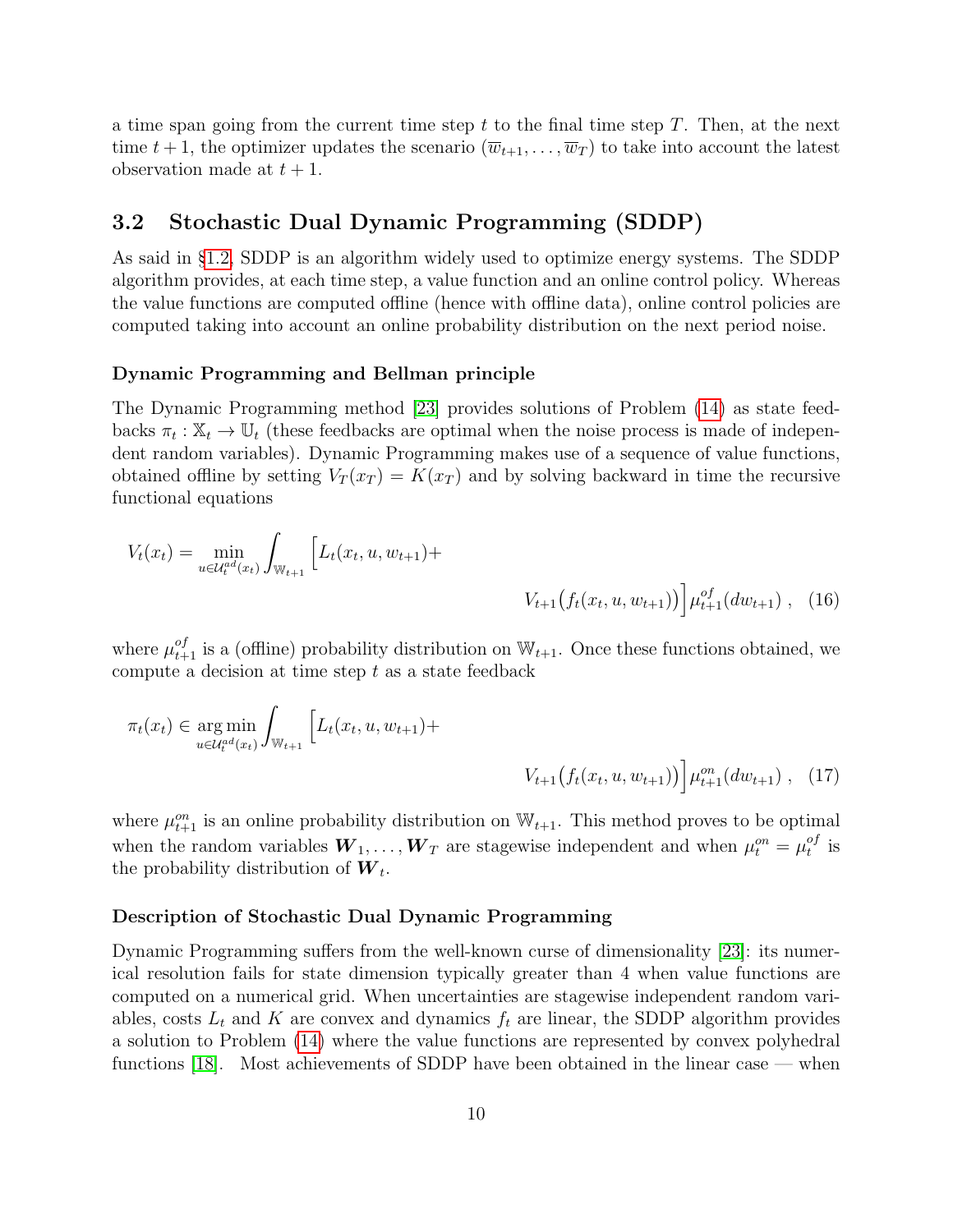all the costs are linear — as each subproblem  $(16)$  can be solved with the simplex algorithm. However, the extension to the generic convex case has not been studied extensively.

SDDP provides an outer approximation of the value function  $V_t$  in [\(16\)](#page-9-1). Provided a bundle of k supporting hyperplanes  $\{(\lambda_t^j)$  $\{\vec{y}, \vec{\beta}_t\}$ <sub>j=1,…,k</sub> (with, for each  $j = 1, \dots, k, \lambda_t^j \in \mathbb{R}^4$ and  $\beta_t^j \in \mathbb{R}$ ), the corresponding outer approximation  $\underline{V}_t^k$  is given by

$$
\underline{V}_t^k(x_t) = \min_{\varrho_t \in \mathbb{R}} \varrho_t \;, \tag{18a}
$$

<span id="page-10-1"></span>
$$
s.t. \langle \lambda_t^j, x_t \rangle + \beta_t^j \le \varrho_t, \ \forall j = 1, \cdots, k. \tag{18b}
$$

SDDP takes as input an initial value function  $\underline{V}_{t+1}^0$  (usually  $-\infty$ ) and an initial state  $x_0$ . In the algorithm, we assume that the probability distributions have finite support  $\{w_{t+1}^1, \ldots, w_{t+1}^S\}$ . The offline distribution  $\mu_{t+1}^{of}$  is then written in the form  $\mu_{t+1}^{of} = \sum_{s=1}^S p_{t+1}^s \delta_{w_{t+1}^s}$ , where  $\delta_{w_{t+1}^s}$  is the Dirac measure at  $w_{t+1}^s$  and  $p_{t+1}^1, \ldots, p_{t+1}^S$  are probability weights. Then, each iteration  $k$  of SDDP encompasses two passes.

• During the *forward pass*, we draw a scenario  $w_1^k, \ldots, w_T^k$  of uncertainties, and obtain a state trajectory  $\{x_t^k\}_{t=0...T}$  along this scenario as follows. Starting from initial state  $x_0$ , we compute  $x_{t+1}^k$  from  $x_t^k$  in an iterative fashion: i) we obtain a control  $u_t^k$  at time step  $t$ , using the available  $\underline{V}_{t+1}^k$  function, by

$$
u_t^k \in \argmin_{u \in \mathcal{U}_t^{ad}(x_t)} \sum_{i=1}^S p_{t+1}^i \left[ L_t(x_t^k, u, w_{t+1}^i) + \underline{V}_{t+1}^k \left( f_t(x_t^k, u, w_{t+1}^i) \right) \right] , \quad (19a)
$$

and ii), we set  $x_{t+1}^k = f_t(x_t^k, u_t^k, w_{t+1}^k)$  where  $f_t$  is the piecewise linear dynamics in [\(5\)](#page-6-6).

• During the backward pass, we update the approximated value functions  $\{L_t^k\}_{t=0,\dots,T}$ backward in time along the trajectory  $\{x_t^k\}_{t=0,\dots,T}$ . At time step t, we solve the problem

$$
\varrho_t^{k+1} = \min_{u \in \mathcal{U}_t^{ad}(x_t)} \sum_{i=1}^S p_{t+1}^i \left[ L_t(x_t^k, u, w_{t+1}^i) + \underline{V}_{t+1}^{k+1} \left( f_t(x_t^k, u, w_{t+1}^i) \right) \right] , \quad (19b)
$$

and we obtain a new cut  $(\lambda_t^{k+1}, \beta_t^{k+1})$  where  $\lambda_t^{k+1}$  is a subgradient of the optimal cost function [\(19b\)](#page-10-0) evaluated at the point  $x_t = x_t^k$ ,

<span id="page-10-0"></span>
$$
\lambda_t^{k+1} \in \sum_{i=1}^S p_{t+1}^i \big[ \partial_x L_t(x_t^k, u_t^{k+1}, w_{t+1}^i) + \partial_x \underline{V}_{t+1}^{k+1} \big( f_t(x_t^k, u_t^{k+1} w_{t+1}^i) \big) \big],
$$

and where  $\beta_t^{k+1} = \varrho_t^{k+1} - \langle \lambda_t^{k+1}, x_t^k \rangle$ . This new cut makes it possible to update the function  $\underline{V}_t^{k+1}$  by the formula  $\underline{V}_t^{k+1} = \max{\{\underline{V}_t^k, \langle \lambda_t^{k+1}, . \rangle + \beta_t^{k+1}\}}$ .

We use the stopping criterion introduced in [\[16\]](#page-20-7) to stop SDDP once the gap between the upper and lower bounds is lower than  $0.1\%$ . In practice, the subproblems  $(19a)$  and  $(19b)$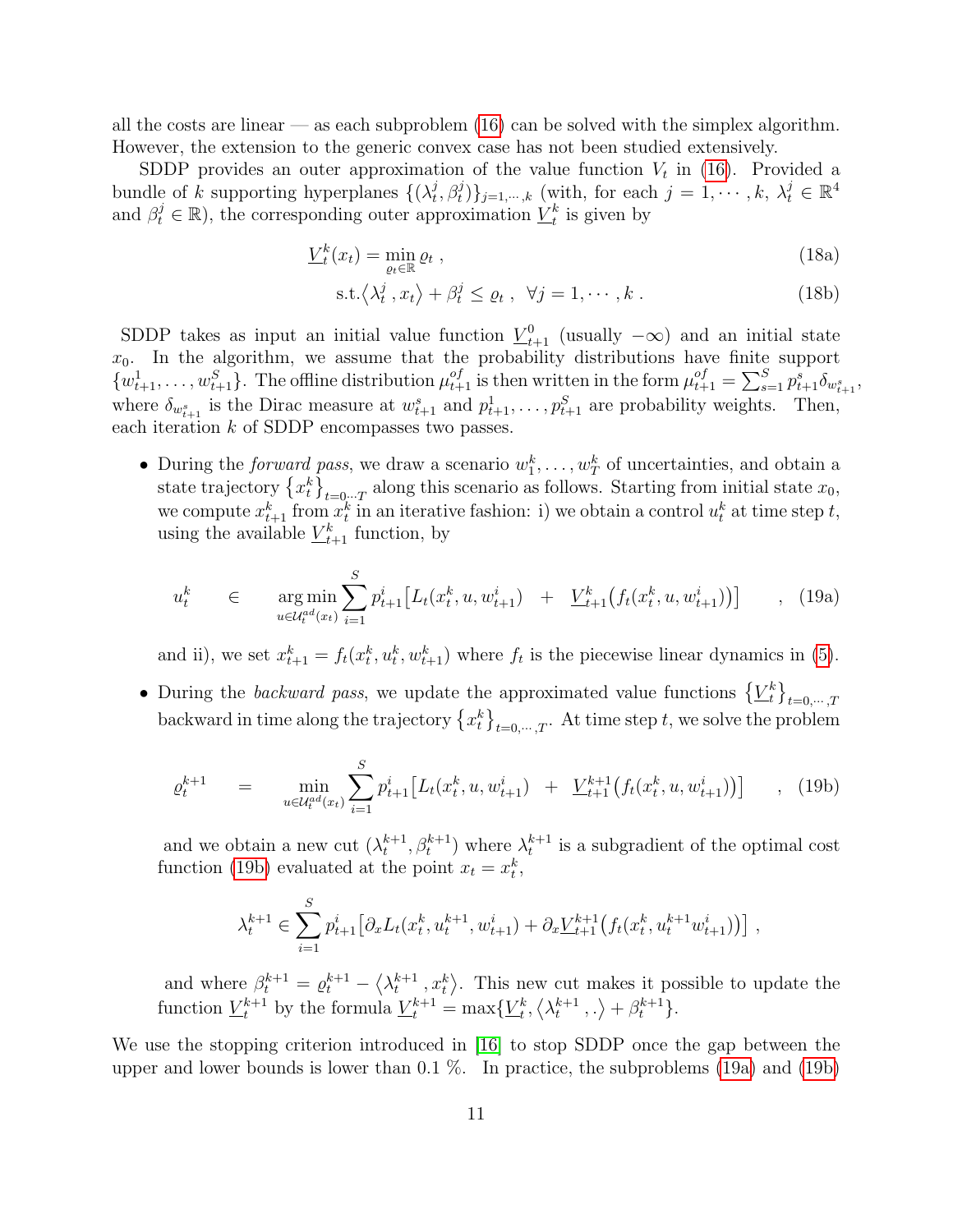are linear, and can be solved efficiently with any linear programming solver. At iteration k, the lower bound is given directly by  $\underline{V}_0(x_0)$ . The upper bound is computed by running  $N_{sim}$  forward passes of SDDP on a fixed set of scenarios  $w^1, \dots, w^{N_{sim}}$ ; the costs associated with each scenario are then averaged to get the upper bound (the method is thus akin to a Monte Carlo simulation). We obtain a sequence  $\{V_t\}_{t=0,\dots,T}$  of functions, that are lower approximations of the original Bellman functions.

#### Obtaining online controls with SDDP

We obtain an online policy by means of the following procedure:

- approximated value functions  $\{V_t\}$  are computed offline with the SDDP algorithm (see §[3.2\)](#page-9-0),
- <span id="page-11-1"></span>• the approximated value functions  $\{V_t\}$  are then used to compute online a decision at any time step  $t$  for any state  $x_t$  as follows.

We compute the SDDP policy  $\pi_t^{sddp}$  by

$$
\pi_t^{sddp}(x_t) \qquad \in \qquad \mathop{\rm arg\,min}_{u \in \mathcal{U}_t^{ad}(x_t)} \sum_{i=1}^S p_{t+1}^i \big[ L_t(x_t, u, w_{t+1}) + \underline{V}_{t+1} \big( f_t(x_t, u, w_{t+1}) \big) \big] \qquad , \tag{20}
$$

which corresponds to replacing the value function  $V_{t+1}$  in Equation [\(17\)](#page-9-2) with its approximation  $\underline{V}_{t+1}$ . The decision  $\pi_t^{sddp}$  $t_t^{s\alpha}$  $(x_t)$  is used to control the system between steps t and  $t + 1$ . Then, we solve Problem  $(20)$  at step  $t + 1$ .

### 3.3 Discussion

In this section, we have introduced two methods to design management policies, the first one based on MPC, the second on SDDP. Both methods differ on how they model the future uncertainties. In SDDP, one represents the future as a sequence of independent random variables, whereas in MPC it is with a deterministic forecast. It remains now to compare the policy  $\pi^{sdpp}$  with the policy  $\pi^{mpc}$ .

In the next Sect. [4,](#page-11-0) we compare the performances of  $\pi^{mpc}$  and  $\pi^{sddp}$  on a set of assessment scenarios, using a simulator. We depict in Figure [2](#page-12-0) the flow chart of the simulation procedure. The devised policies are used to compute a decision  $u_t$  at each time step t, using the information already available at step t. Then, by comparing the total costs obtained and repeating the procedure on a bundle of scenarios, we are able to draw conclusions about the respective performances of each policy.

# <span id="page-11-0"></span>4 Numerical results

In §[4.1,](#page-12-1) we describe a case study. In §[4.2,](#page-12-2) we develop a protocol to fairly compare the MPC and SDDP algorithms altogether with a rule based policy, then discuss the results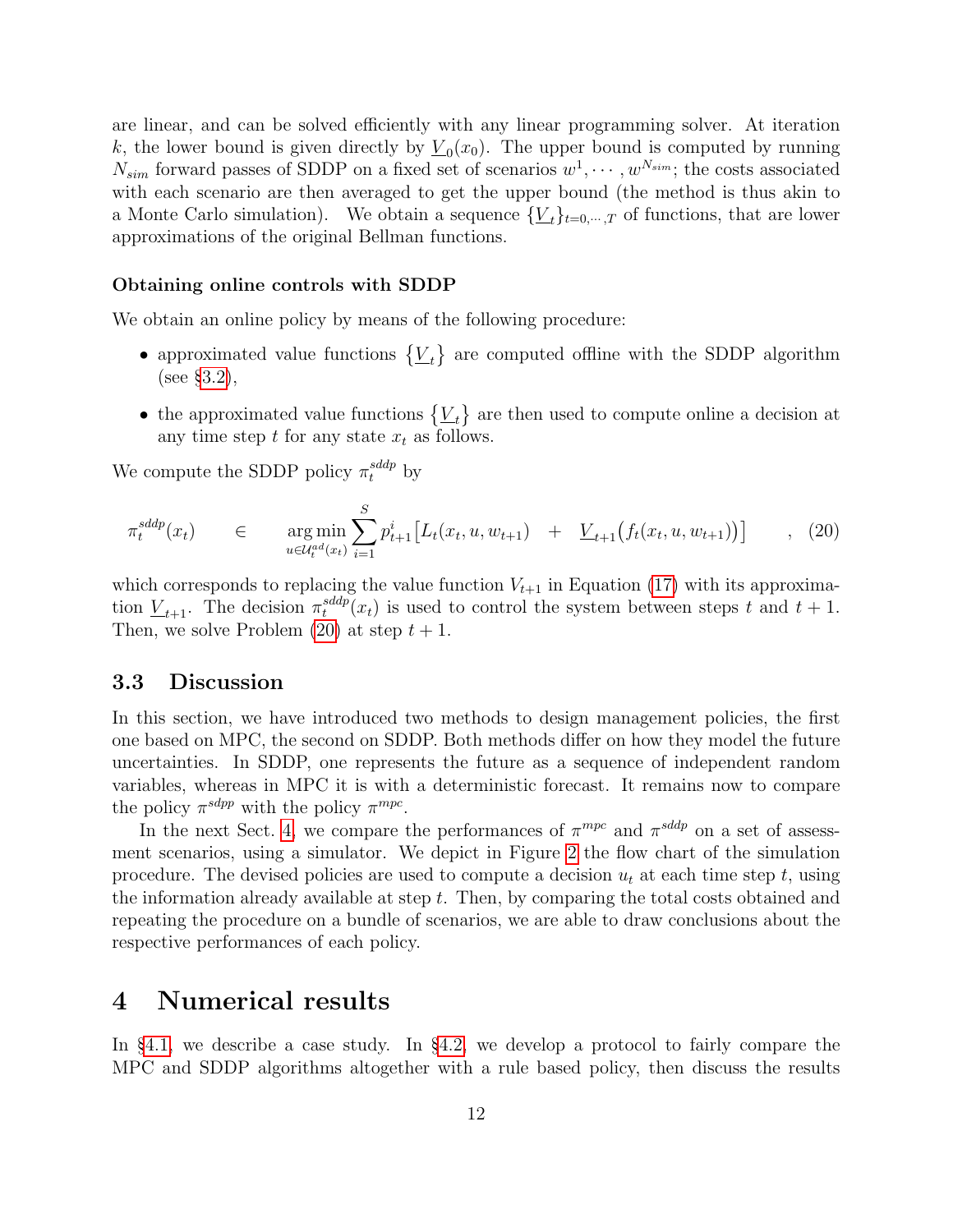

<span id="page-12-0"></span>Figure 2: Flow chart of the simulation procedure

obtained. In §[4.3,](#page-17-0) we quantify the robustness of MPC and SDDP with respect to the level of uncertainty.

# <span id="page-12-1"></span>4.1 Case study

Settings We aim to solve the stochastic optimization problem [\(14\)](#page-8-2) over one day, with 96 time steps. The battery size is 3 kWh, and the hot water tank has a capacity of 120 l. We suppose that the house has a surface  $A_p = 20$  m<sup>2</sup> of solar panel at disposal, oriented south, and with a yield of 15%. We penalize the recourse variable  $\mathbf{F}_{t+1}^{ne}$  in [\(11\)](#page-7-3) with on-peak and off-peak tariff, corresponding to Électricité de France's (EDF) individual tariffs. The house's thermal envelope corresponds to the French RT2012 specifications [\[24\]](#page-21-3). Meteorological data comes from Météo France measurements corresponding to the year 2015.

Implementing the algorithms We implement MPC and SDDP in Julia 0.6, using JuMP [\[25\]](#page-21-4) as a modeler, StochDynamicProgramming.jl as a SDDP solver, and Gurobi 7.02 [\[26\]](#page-21-5) as a LP solver. All computations run on a Core i7 2.5 GHz processor, with 16GB RAM.

Rule based method We choose to compare the MPC and SDDP algorithms with the following basic decision rule: the battery is charged whenever the solar production  $\mathbf{\Phi}^{pv}$  is available, and discharged to fulfill the demand if there remains enough energy in the battery; the tank is charged  $(F_t^w > 0)$  if the tank energy  $H_t$  is lower than  $H_0$ , the heater  $F_t^h$  $t^{h}$  is switched on when the temperature is below the setpoint  $\theta_t^i$ , and switched off whenever the temperature is above the setpoint plus a given margin.

# <span id="page-12-2"></span>4.2 Benchmark

### Demand scenarios

Scenarios of electrical and domestic hot water demands, at time steps evenly spaced every  $\Delta = 15$  minutes, are generated with the software StRoBe [\[27\]](#page-21-6). In Figure [3,](#page-13-0) 100 scenarios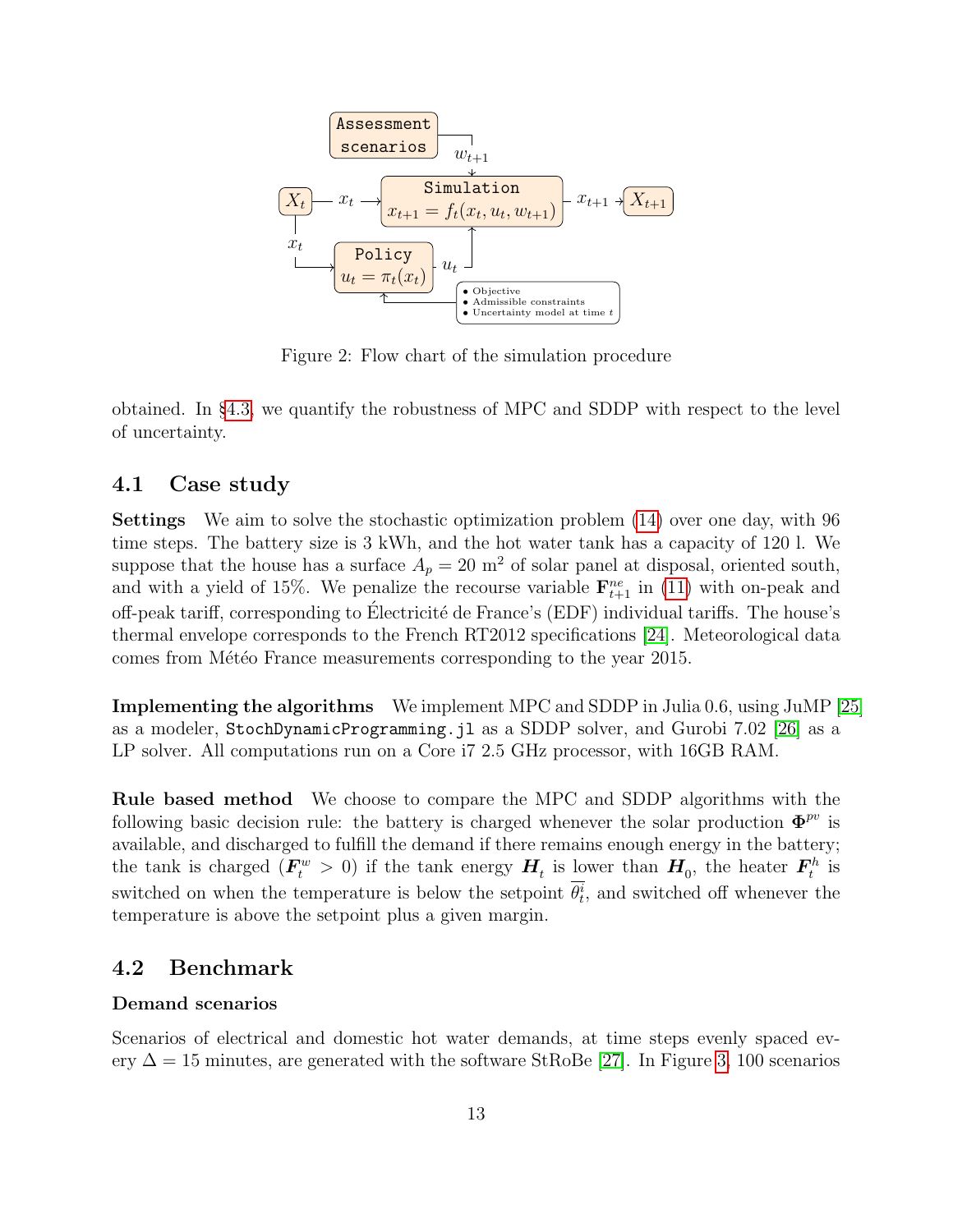of electrical and hot water demands are displayed. We observe almost null demand during the night, and demand peaks around midday and 8 pm; peaks in hot water demand correspond to showers. We aggregate the electrical demand  $\mathbf{D}^{el}$  minus the production  $\mathbf{\Phi}^{pv}$  of the solar panel in a single variable  $\mathbf{D}^{el}$ , so that we consider only two uncertainties  $\boldsymbol{W}_t = (\mathbf{D}_t^{el}, \boldsymbol{D}_t^{th})$ .



<span id="page-13-0"></span>Figure 3: Electrical (left) and domestic hot water (right) demand scenarios

### Building offline probability distributions for SDDP

We use the optimization scenarios to build marginal probability distributions  $\mu_t^{of}$  $t^{of}$  that will feed the SDDP procedure in [\(19a\)](#page-10-1)-[\(19b\)](#page-10-0). In order to obtain a discrete probability distribution at each time t, we use a Lloyd-Max quantization scheme  $[28]$  to compute S representative points from the  $N_{opt}$  optimization scenarios.

### Out of sample assessment of policies

To obtain a fair comparison between SDDP and MPC, we use an out-of-sample validation. We generate 2,000 scenarios of electrical and hot water demands, and we split these scenarios in two distinct parts: the first  $N_{opt} = 1,000$  scenarios are called *optimization scenarios*, and the remaining  $N_{sim} = 1,000$  scenarios are called *assessment scenarios*.

First, during the offline phase, we use the optimization scenarios to build models for the uncertainties, under the mathematical form required by each algorithm (see Sect. [3\)](#page-8-0). Second, during the online phase, we use the assessment scenarios to compare the policies produced by these algorithms. At time step  $t$  during the assessment, the algorithms cannot use the future values of the assessment scenarios, but can take advantage of the observed values up to t to update their statistical models of future uncertainties. Our method differs from [\[19,](#page-20-10) [20\]](#page-20-11) where scenarios serve to fit a probability distribution which is used, on the one hand, to design the SDDP algorithm and, on the other hand, to generate new scenarios to assess the performances of SDDP.

#### MPC procedure

Electrical and thermal demands are naturally correlated in time [\[29\]](#page-21-8). To take into account such a dependence across the different time steps, we choose to model the pro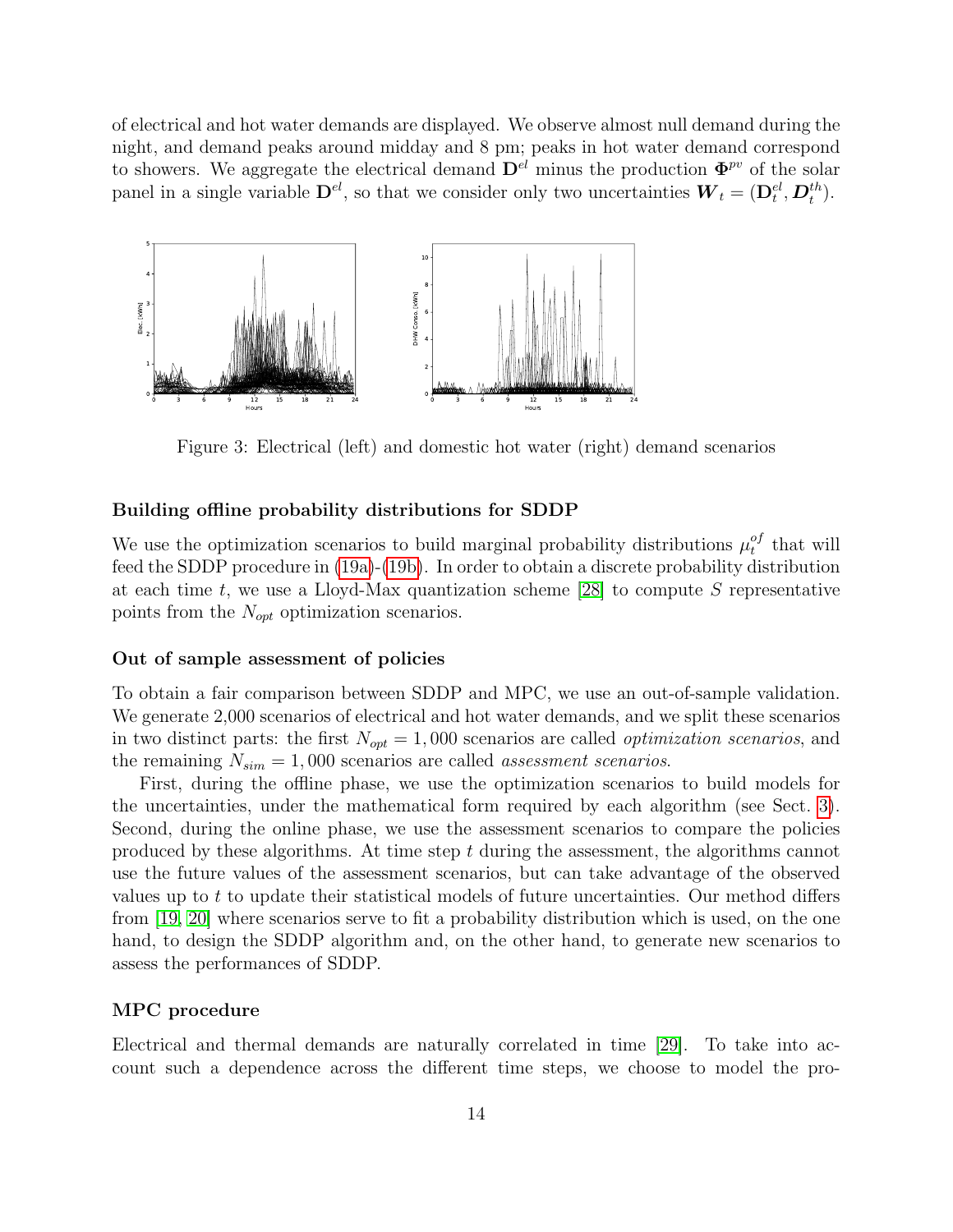cess  $W_1, \ldots, W_T$  with an auto-regressive (AR) model and use the deterministic trend to yield the forecast in [\(15\)](#page-8-6). We detail the overall procedure in §[6.4.](#page-23-0)

### SDDP procedure

Computing value functions offline We fit a sequence of finite probability distributions  $\{\mu_t^{of}\}_{t=0,\dots,T}$  using only the optimization scenarios. Then we compute a set of value functions with the procedure described in §[3.2.](#page-9-0)

Using value functions online Once the value functions have been obtained by SDDP, we compute online decisions at step t with Equation  $(20)$ , using a finite online probability distribution  $\mu_t^{on}$ , fitted with both the optimization scenarios and the past of the current assessment scenario (respecting thus the nonanticipativity constraint).

### Assessing on different meteorological conditions

We assess the algorithms on three different days, with different meteorological conditions (see Table [2\)](#page-14-0). Therefore, we use three distinct sets of  $N_{opt} + N_{sim}$  scenarios for demands (with  $N_{opt}$  the number of optimization scenarios and  $N_{sim}$  the number of assessment scenarios), one for each typical day.

|            | Date           |      | Temp. $({}^{\circ}C)$ PV Production (kWh) |
|------------|----------------|------|-------------------------------------------|
| Winter Day | February, 19th | 3.3  | 8.4                                       |
| Spring Day | April, 1st     | 10.1 | 14.8                                      |
| Summer Day | May, $31st$    | 14.1 | 23.3                                      |

<span id="page-14-0"></span>Table 2: Different meteorological conditions

These three different days correspond to different heating needs. During Winter day, the heating is maximal, whereas it is medium during Spring day and null during Summer day. The production of the solar panel varies accordingly.

#### Comparing the algorithms performances

During assessment, we use MPC (see  $(15)$ ) and SDDP (see  $(20)$ ) policies to compute online decisions along  $N_{sim}$  assessment scenarios. Then, we compare the average electricity bill obtained with these two policies and with the rule based policy. The assessment results are given in Table [3,](#page-15-0) where means and standard deviation  $\sigma$  are computed with the  $N_{sim} = 1,000$ scenarios; the notation  $\pm$  corresponds to the 95% confidence interval  $\pm 1.96 - \frac{\sigma}{\sqrt{25}}$  $N_{sim}$ .

Regarding mean electricity bills, we observe, on the three last rows in Table [3,](#page-15-0) that MPC and SDDP yield much better results than the rule based policy. On Winter day, SDDP is slightly better than MPC; on Spring day, they are equivalent; on Summer day, SDDP is able to almost halve the mean costs yielded by MPC (in both case, these costs are low).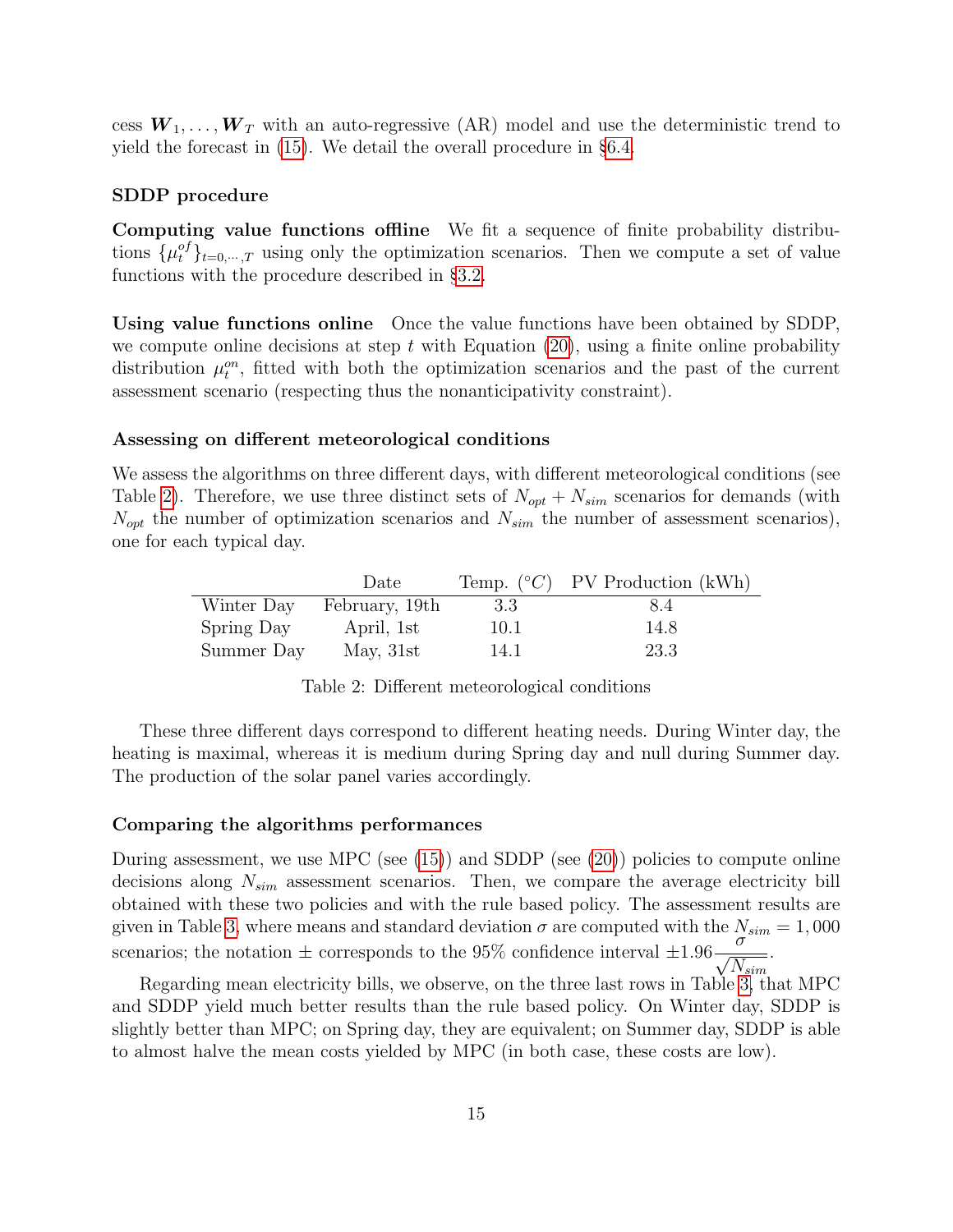|                               | <b>SDDP</b>                         | <b>MPC</b>                         | rule based policy                  |
|-------------------------------|-------------------------------------|------------------------------------|------------------------------------|
| Offline time<br>Online time   | 50 <sub>s</sub><br>$1.5 \text{ ms}$ | 0 <sub>s</sub><br>$0.5$ ms         | 0 <sub>s</sub><br>$0.005$ ms       |
| Electricity bill $(\epsilon)$ |                                     |                                    |                                    |
| Winter day<br>Spring day      | $4.38 \pm 0.02$<br>$1.46 \pm 0.01$  | $4.59 \pm 0.02$<br>$1.45 \pm 0.01$ | $5.55 \pm 0.02$<br>$2.83 \pm 0.01$ |
| Summer day                    | $0.10 \pm 0.01$                     | $0.18 \pm 0.01$                    | $0.33 \pm 0.02$                    |

<span id="page-15-0"></span>Table 3: Comparison of SDDP, MPC and rule based policies

Figure [4](#page-16-0) displays the histogram of the difference between SDDP and MPC total costs during Summer day. In this way, for each scenario (and not only in the mean), we can measure the discrepancy between SDDP and MPC performances. We observe that SDDP is better than MPC for about 93% of the scenarios. The distribution in Figure [4](#page-16-0) exhibits a heavy tail that reveals the superiority of SDDP on extreme scenarios. Thus, not only SDDP achieves better performance than MPC in the mean, but also for the vast majority of scenarios. Similar analyses hold for Winter and Spring days.

### Comparing the algorithms running times

In terms of numerical performance, it takes less than one minute to compute approximated Bellman functions  $\underline{V}_t$  as in §[3.2](#page-9-0) with SDDP on a particular day. Then, the online computation of a single decision takes 1.5 ms on average, compared to 0.5 ms for MPC. Indeed, MPC is favored by the linearity of the optimization Problem [\(15\)](#page-8-6), whereas, for SDDP, the higher the quantization size S of the online probability distribution  $\mu_t^{on}$ , the slower is the online resolution of Problem [\(20\)](#page-11-1), but the more accurate  $\mu_t^{on}$  is. MPC's offline resolution time is equal to 0s, as MPC is not an algorithm based on cost-to-go functions, and as we do not include the offline time devoted to find coefficients of an AR process. As we are not in a distributed setting, the computation time is not a challenge here, and computing the value functions or the online decisions is a doable task for a central controller.

#### Analyzing the use of storage capacities

We analyze now the trajectories of stocks in assessment during Summer day, where heating is off and production of the solar panel is nominal at midday.

Figure [5](#page-16-1) displays the state of charge of the battery along a subset of assessment scenarios, for SDDP and MPC. We observe that SDDP charges earlier the battery at its maximum. On the contrary, MPC charges the battery later and does not use the full potential of the battery<sup>[5](#page-15-1)</sup>. The two algorithms discharge the battery to fulfill the evening demands. We notice

<span id="page-15-1"></span><sup>&</sup>lt;sup>5</sup>In Figure [5,](#page-16-1) we observe that SDDP charges the battery to its maximum level during day-time, when the solar panels are producing electricity. Then, the battery is fully discharged during the evening to satisfy the local demand when the energy prices are high (evening peak). On the contrary, MPC does not charge the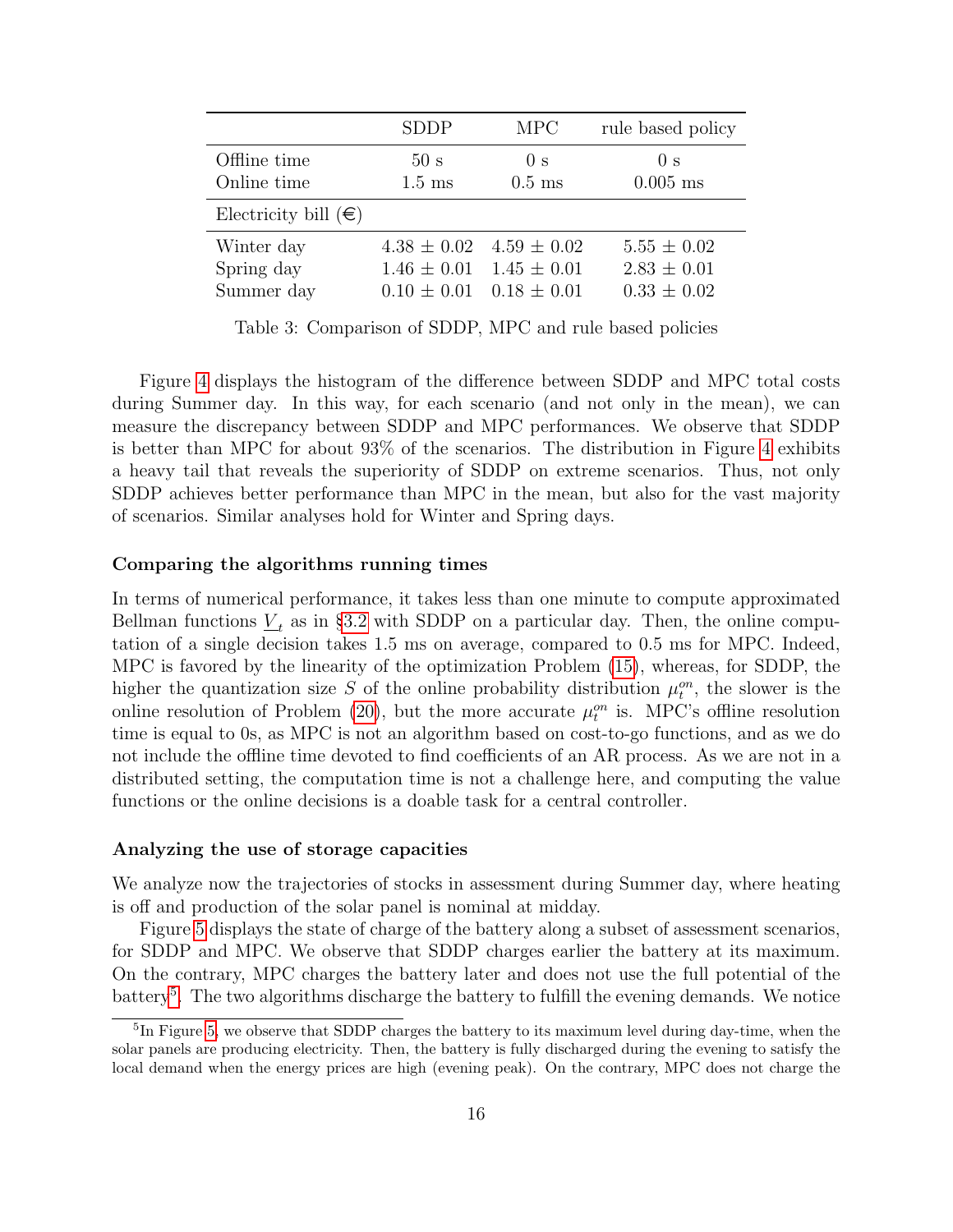

<span id="page-16-0"></span>Figure 4: SDDP total costs minus MPC total costs during Summer day

that each trajectory exhibits a single cycle of charge/discharge, thus preserving the battery's aging.

Figure [6](#page-17-1) displays the charge of the domestic hot water tank along the same subset of assessment scenarios. We observe a similar behavior as for the battery trajectories: SDDP uses more the electrical hot water tank to store the excess of PV energy, and the level of the tank is greater at the end of the day than in MPC.



Figure 5: Battery charge trajectories for SDDP (left) and MPC (right) during Summer day

<span id="page-16-1"></span>This analysis suggests that SDDP makes a better use of storage capacities than MPC.

battery to its maximum level. Indeed, its forecast only comprises the average energy demand; the algorithm is filling the battery only to satisfy this average demand (in a sense, we are "overfitting" the average scenario). Hence, MPC is unable to anticipate a demand higher than usual, leading to an increase use of the recourse variable (the importation from the external grid) when MPC encounters an unexpected scenario. SDDP does not fall into this pitfall, as it considers a broader range of demands at each time step with its quantized probability laws (and not just the average demand). This pushes SDDP to fill the battery to its maximum level, in anticipation of potential high demands during the evening.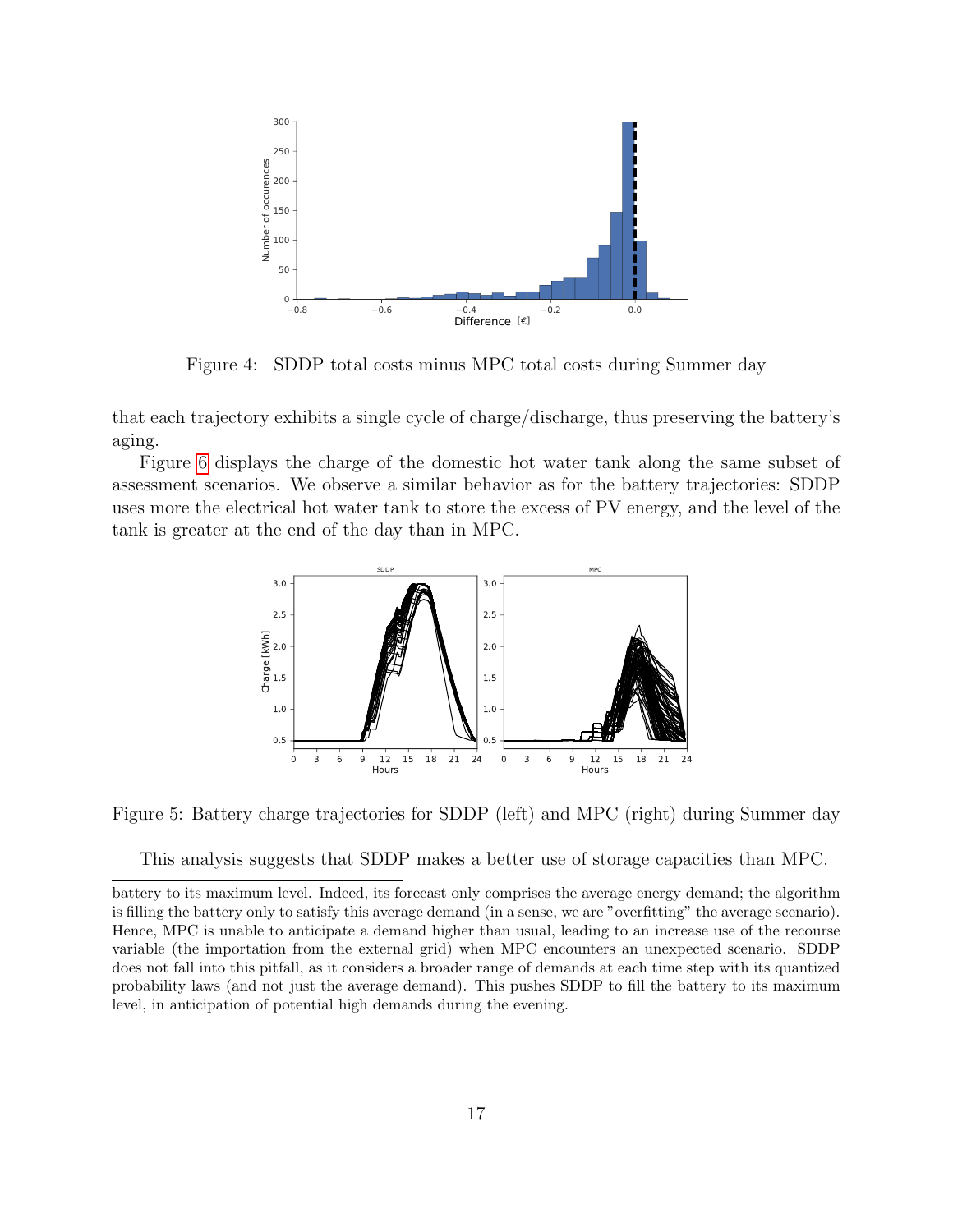

<span id="page-17-1"></span>Figure 6: Hot water tank trajectories for SDDP (left) and MPC (right) during Summer day

# <span id="page-17-0"></span>4.3 Quantifying the sensitivity of MPC and SDDP with respect to the level of uncertainty

Here, we compare the performances of the two algorithms (MPC and SDDP) when the level of uncertainty increases.

**Uncertainty model** We suppose that, at each time step t, the random variable  $\Phi_t^{pv}$ t (the photovoltaic production in Equation [\(1\)](#page-5-2)) is given by  $\Phi_t^{pv} = \mu_t \times (1 + \epsilon_t)$ , where  $\mu_t$  is deterministic (it corresponds to the forecasted value of  $\Phi_t^{pv}$  $t_t^{pv}$ ) and where  $\varepsilon_t$  is a zero-mean Gaussian random variable, with standard-deviation  $\sigma_t = \sigma_0 + (\sigma_T - \sigma_0)t/T$  increasing linearly over time (where  $\sigma_0$  is the initial standard-deviation and  $\sigma_T$  the final standard-deviation). We define the level of uncertainty through the value of  $\sigma_T$ : the greater it is, the more difficult it becomes to predict the value of the random variable  $\Phi_t^{pv}$  $t^{pv}$ . With this setting, we have that  $\mathbb{E}(\Phi_t^{pv}$  $t_t^{pv}$ ) =  $\mu_t$  and Var( $\Phi_t^{pv}$  $t_t^{pv}$  =  $\mu_t^2 \sigma_t^2$ . In Figure [7,](#page-17-2) we display scenarios that are realizations of sequences  $\pmb{\Phi}_0^{pv}$  $_0^{pv},\ldots,\mathbf{\Phi}_T^{pv}$  $_{T}^{pv}.$ 



<span id="page-17-2"></span>Figure 7: Confidence interval (a) and generation of corresponding assessment scenarios (b) for production of solar panel  $\Phi^{pv}$ . These scenarios are generated with  $\sigma_0 = 0$  and  $\sigma_T = 0.2$ .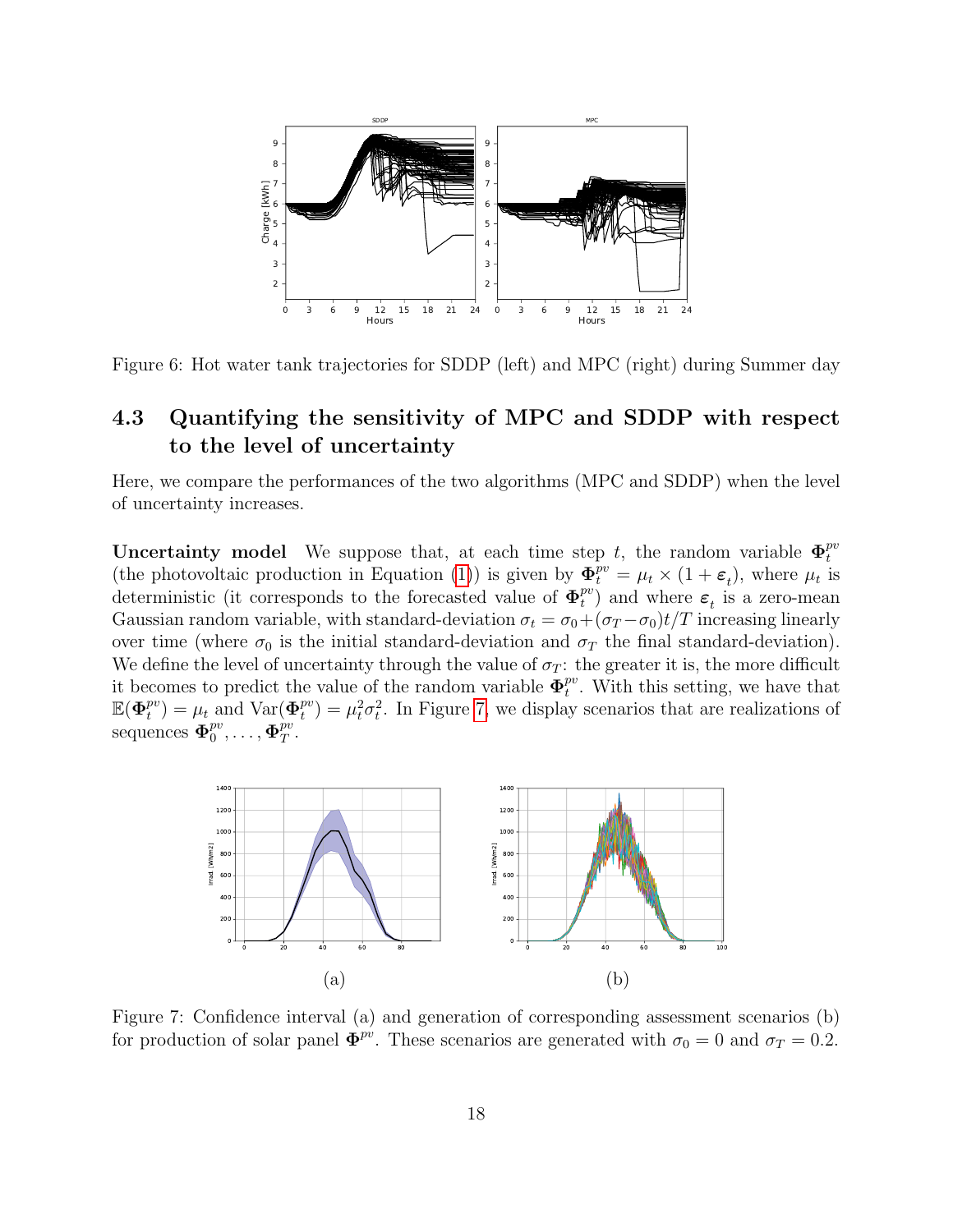Results We assess SDDP and MPC with different level of uncertainties, that is, with increasing values of  $\sigma_T$ . The costs correspond to the management costs to operate the microgrid during a particular day in Summer, where the production of the solar panel is nominal. The detailed results are given in Figure [8,](#page-18-1) which shows the evolution of the performance of the two algorithms as a function of the level  $\sigma_T$  of uncertainty. The costs of each algorithm are obtained via Monte-Carlo simulation, with 10,000 assessment scenarios. We observe that MPC's cost increases quicker than SDDP's cost when the level of uncertainty increases.



<span id="page-18-1"></span>Figure 8: Evolution of the performance of MPC and SDDP as a function of the level  $\sigma_T$  of uncertainty

This second use case allows to quantify the sensitivity of the algorithms with respect to the level of uncertainty. It seems that SDDP behaves better than MPC when facing high uncertainties.

# <span id="page-18-0"></span>5 Conclusion

We have presented the optimal management of a domestic microgrid, and have compared different management policies (the core of an Energy Management System) under uncertainties. Our results show that the two optimization-based policies (MPC and SDDP) outperform the proposed rule based policy in terms of money savings. Furthermore, SDDP outperforms MPC during Winter and Summer days — and displays similar performance as MPC during Spring day. Even when SDDP and MPC exhibit close average performances, a comparison scenario by scenario shows that SDDP beats MPC most of the time (more than 90% of scenarios during Summer day). Thus, SDDP proves better than MPC to manage uncertainties in our study, although MPC displays also good performances. SDDP makes better use of storage capacities too.

What if we had compared SDDP not only with "ordinary" MPC but with its stochastic variant, Stochastic Model Predictive Control (SMPC)? A systematic analysis done in [\[30\]](#page-21-9),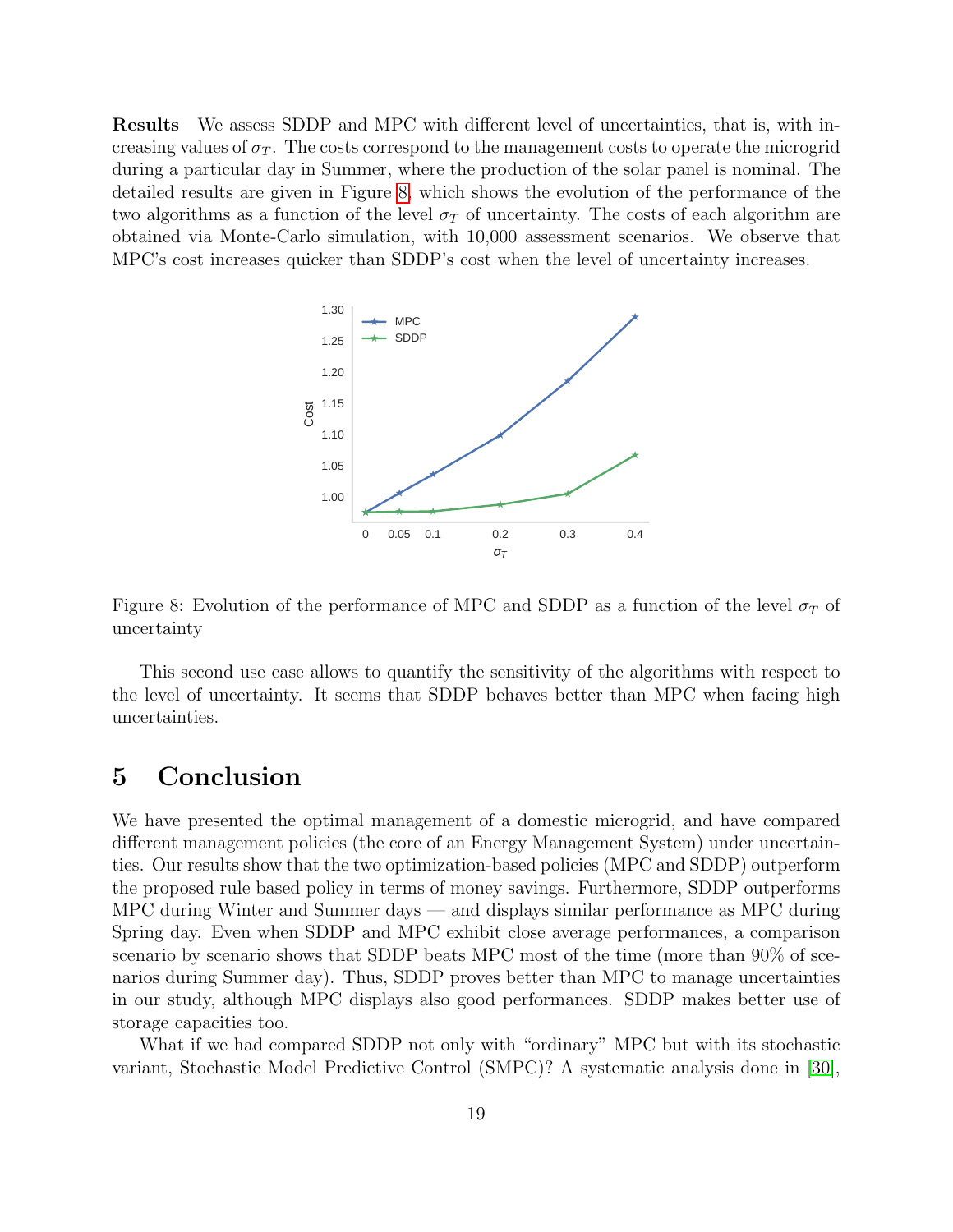using a large dataset of microgrids, reveals that our conclusions remain valid: algorithms based on the offline computation of cost-to-go functions (SDP, SDDP) outperform lookahead algorithms (MPC, SMPC).

Our study can be extended in different directions. First, we could mix SDDP and MPC to grasp the benefits of these two algorithms. Indeed, SDDP is designed to handle the uncertainties variability but fails to capture the time correlation (as it relies on an assumption of stagewise independence), whereas ordinary MPC ignores the uncertainties variability, but considers time correlation by means of a future scenario. Second, we have extended this study in [\[31\]](#page-21-10), where we applied decomposition methods to optimize microgrids comprising several buildings connected together. Finally, a comparison of MPC and SDDP with novel methods based on reinforcement learning could also be of interest.

# References

- <span id="page-19-0"></span>[1] D. E. Olivares, A. Mehrizi-Sani, A. H. Etemadi, C. A. Cañizares, R. Iravani, M. Kazerani, A. H. Hajimiragha, O. Gomis-Bellmunt, M. Saeedifard, R. Palma-Behnke, G. A. Jiménez-Estévez, and N. D. Hatziargyriou, "Trends in microgrid control," IEEE Transactions on Smart Grid, vol. 5, no. 4, pp. 1905–1919, 2014.
- <span id="page-19-1"></span>[2] T. Morstyn, B. Hredzak, and V. G. Agelidis, "Control strategies for microgrids with distributed energy storage systems: An overview," IEEE Transactions on Smart Grid, vol. 9, no. 4, pp. 3652–3666, 2016.
- <span id="page-19-2"></span>[3] C. E. Garcia, D. M. Prett, and M. Morari, "Model predictive control: theory and practice—a survey," Automatica, vol. 25, no. 3, pp. 335–348, 1989.
- <span id="page-19-3"></span>[4] A. Mesbah, "Stochastic model predictive control: An overview and perspectives for future research," IEEE Control Systems Magazine, vol. 36, no. 6, pp. 30–44, 2016.
- <span id="page-19-4"></span>[5] J. Sirokỳ, F. Oldewurtel, J. Cigler, and S. Prívara, "Experimental analysis of model predictive control for an energy efficient building heating system," *Applied energy*, vol. 88, no. 9, pp. 3079–3087, 2011.
- <span id="page-19-5"></span>[6] N. Holjevac, T. Capuder, and I. Kuzle, "Adaptive control for evaluation of flexibility benefits in microgrid systems," Energy, vol. 92, pp. 487–504, 2015.
- <span id="page-19-6"></span>[7] D. E. Olivares, J. D. Lara, C. A. Cañizares, and M. Kazerani, "Stochastic-predictive energy management system for isolated microgrids," IEEE Transactions on Smart Grid, vol. 6, no. 6, pp. 2681–2693, 2015.
- <span id="page-19-7"></span>[8] R. R. Appino, J. A. G. Ordiano, R. Mikut, T. Faulwasser, and V. Hagenmeyer, "On ´ the use of probabilistic forecasts in scheduling of renewable energy sources coupled to storages," Applied energy, vol. 210, pp. 1207–1218, 2018.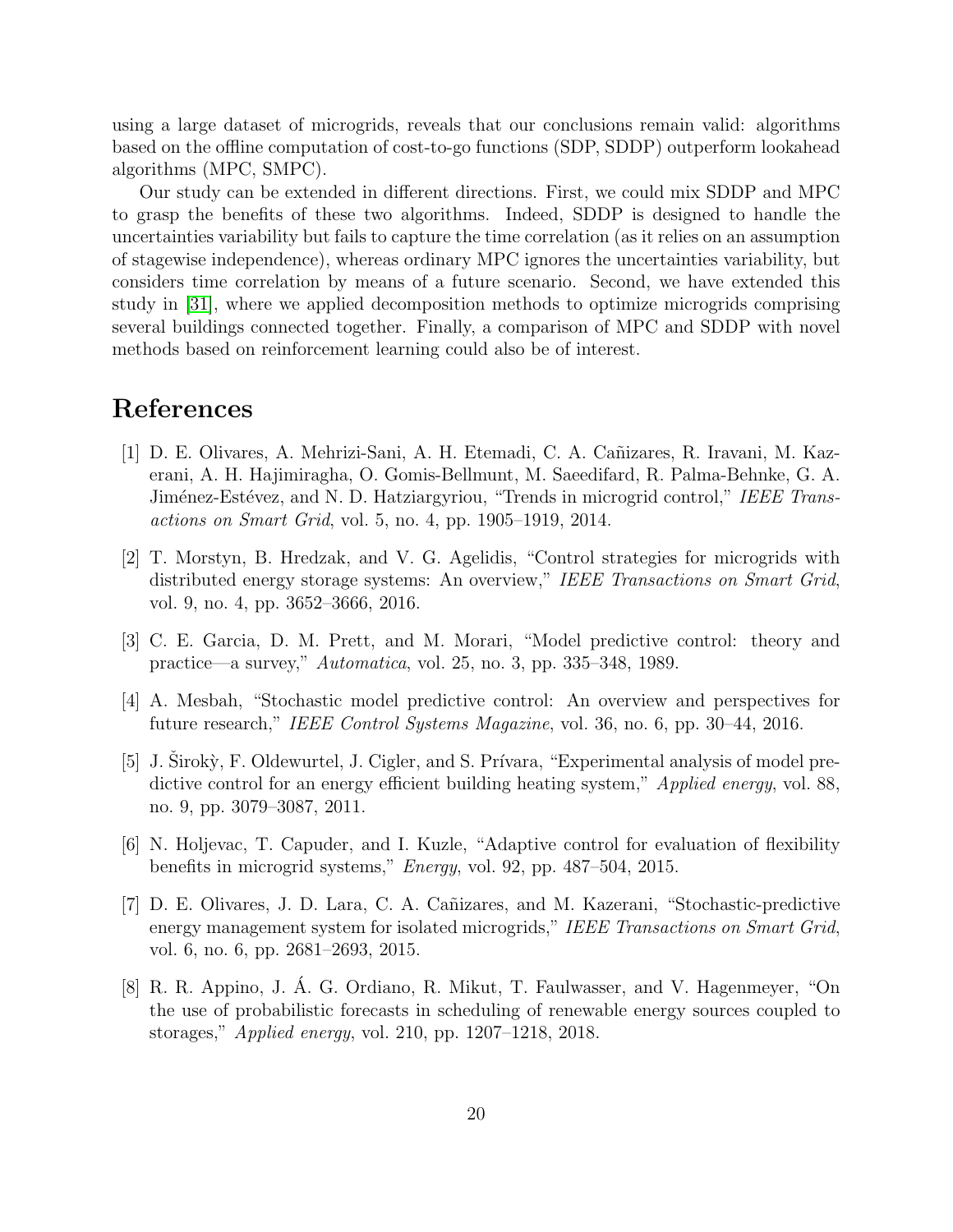- <span id="page-20-0"></span>[9] K. Paridari, A. Parisio, H. Sandberg, and K. H. Johansson, "Robust scheduling of smart appliances in active apartments with user behavior uncertainty," IEEE Transactions on Automation Science and Engineering, vol. 13, no. 1, pp. 247–259, 2016.
- <span id="page-20-1"></span>[10] M. De Lara, P. Carpentier, J.-P. Chancelier, and V. Leclère, *Optimization Methods for* the Smart Grid. Conseil Francais de l'Energie, 2014.
- <span id="page-20-2"></span>[11] M. V. Pereira and L. M. Pinto, "Multi-stage stochastic optimization applied to energy planning," Mathematical programming, vol. 52, no. 1-3, pp. 359–375, 1991.
- <span id="page-20-3"></span>[12] P. Haessig, H. B. Ahmed, and B. Multon, "Energy storage control with aging limitation," in 2015 IEEE Eindhoven PowerTech, pp.  $1-6$ , IEEE, 2015.
- <span id="page-20-4"></span>[13] B. Heymann, J. F. Bonnans, F. Silva, and G. Jimenez, "A stochastic continuous time model for microgrid energy management," in European Control Conference (ECC), pp. 2084–2089, IEEE, 2016.
- <span id="page-20-5"></span>[14] C. Alasseur, A. Balata, S. B. Aziza, A. Maheshwari, P. Tankov, and X. Warin, "Regression Monte Carlo for microgrid management," ESAIM: Proceedings and Surveys, vol. 65, pp. 46–67, 2019.
- <span id="page-20-6"></span>[15] D. P. Bertsekas, Dynamic programming and optimal control, vol. 1. Athena Scientific Belmont, MA, third ed., 2005.
- <span id="page-20-7"></span>[16] A. Shapiro, "Analysis of stochastic dual dynamic programming method," European Journal of Operational Research, vol. 209, no. 1, pp. 63–72, 2011.
- <span id="page-20-8"></span>[17] A. B. Philpott and Z. Guan, "On the convergence of stochastic dual dynamic programming and related methods," Operations Research Letters, vol. 36, no. 4, pp. 450–455, 2008.
- <span id="page-20-9"></span>[18] P. Girardeau, V. Leclère, and A. B. Philpott, "On the convergence of decomposition methods for multistage stochastic convex programs," Mathematics of Operations Research, vol. 40, no. 1, pp. 130–145, 2014.
- <span id="page-20-10"></span>[19] A. Bhattacharya, J. P. Kharoufeh, and B. Zeng, "Managing energy storage in microgrids: A multistage stochastic programming approach," IEEE Transactions on Smart Grid, vol. 9, no. 1, pp. 483–496, 2018.
- <span id="page-20-11"></span>[20] A. Papavasiliou, Y. Mou, L. Cambier, and D. Scieur, "Application of stochastic dual dynamic programming to the real-time dispatch of storage under renewable supply uncertainty," IEEE Transactions on Sustainable Energy, vol. 9, no. 2, pp. 547–558, 2018.
- <span id="page-20-12"></span>[21] A. Balata, M. Ludkovski, A. Maheshwari, and J. Palczewski, "Statistical learning for probability-constrained stochastic optimal control," European Journal of Operational Research, vol. 290, no. 2, pp. 640–656, 2021.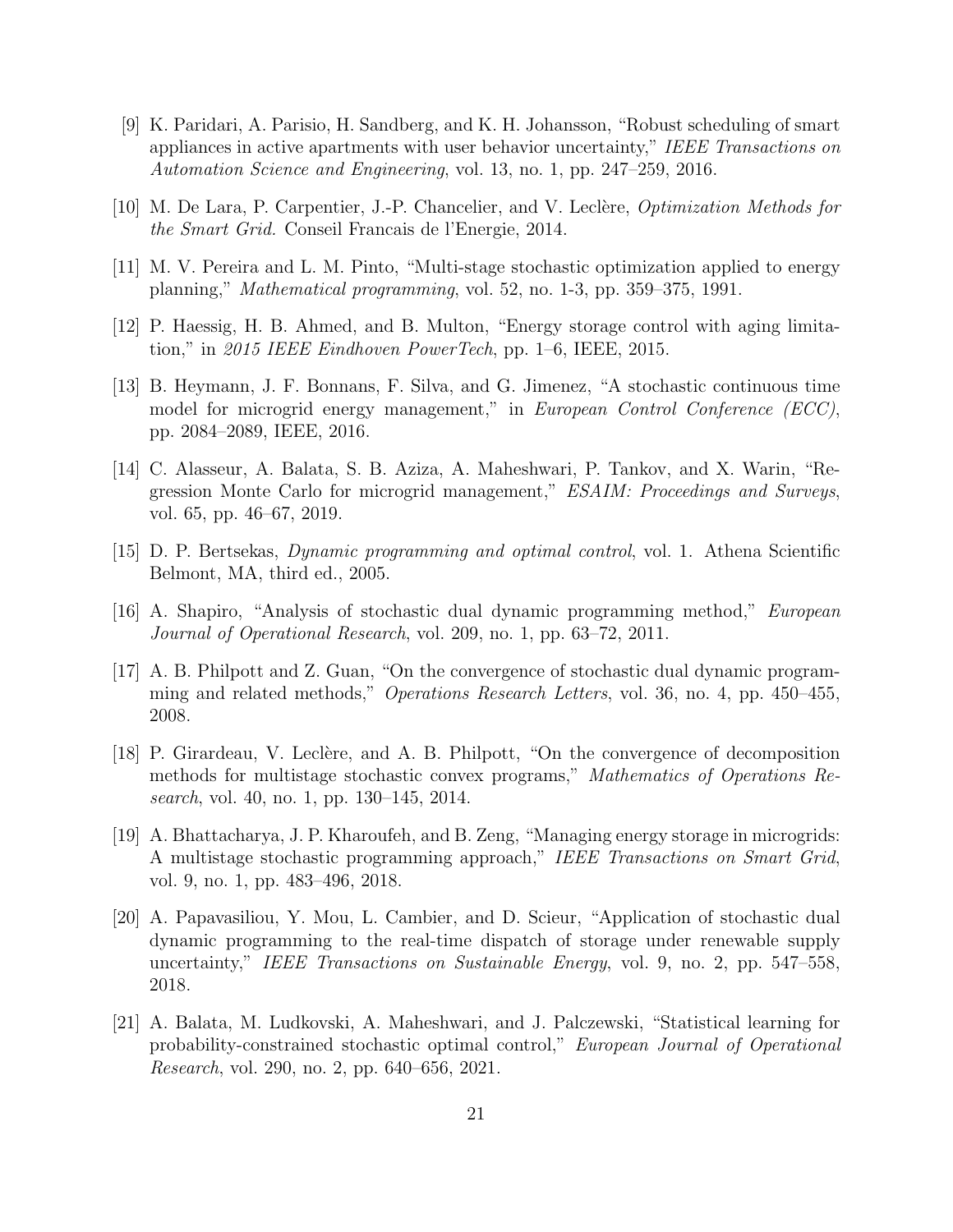- <span id="page-21-1"></span>[22] O. Kallenberg, Foundations of Modern Probability. Springer-Verlag, New York, second ed., 2002.
- <span id="page-21-2"></span>[23] R. Bellman, Dynamic Programming. New Jersey: Princeton University Press, 1957.
- <span id="page-21-3"></span>[24] Journal Officiel de la République Française, Arrêté du 28 décembre 2012 relatif aux caractéristiques thermiques et aux exigences de performance énergétique des bâtiments nouveaux, 2013.
- <span id="page-21-4"></span>[25] I. Dunning, J. Huchette, and M. Lubin, "JuMP: A modeling language for mathematical optimization,"  $SIAM$  Review, vol. 59, no. 2, pp. 295–320, 2017.
- <span id="page-21-5"></span>[26] Gurobi Optimization Inc, "Gurobi Optimizer Reference Manual," 2014.
- <span id="page-21-6"></span>[27] R. Baetens and D. Saelens, "Modelling uncertainty in district energy simulations by stochastic residential occupant behaviour," Journal of Building Performance Simulation, vol. 9, no. 4, pp. 431–447, 2016.
- <span id="page-21-7"></span>[28] S. Lloyd, "Least squares quantization in PCM," IEEE transactions on information theory, vol. 28, no. 2, pp. 129–137, 1982.
- <span id="page-21-8"></span>[29] J. Widén and E. Wäckelgård, "A high-resolution stochastic model of domestic activity patterns and electricity demand," Applied Energy, vol. 87, no. 6, pp. 1880–1892, 2010.
- <span id="page-21-9"></span>[30] A. Le Franc, P. Carpentier, J.-P. Chancelier, and M. De Lara, "EMSx: A numerical benchmark for energy management systems," *Energy Systems*, Feb. 2021.
- <span id="page-21-10"></span>[31] P. Carpentier, J. P. Chancelier, M. De Lara, and F. Pacaud, "Mixed spatial and temporal decompositions for large-scale multistage stochastic optimization problems," Journal of Optimization Theory and Applications, vol. 186, no. 3, pp. 985–1005, 2020.
- <span id="page-21-11"></span>[32] T. Berthou, P. Stabat, R. Salvazet, and D. Marchio, "Development and validation of a gray box model to predict thermal behavior of occupied office buildings," *Energy and* Buildings, vol. 74, pp. 91–100, 2014.

# <span id="page-21-0"></span>6 Appendix

In this Appendix, we depict physical equations of the energy system in Figure [1.](#page-4-0) These equations are naturally written in continuous time  $t$ . We model the battery and the hot water tank with stock dynamics, and the dynamics of the house's temperatures with an electrical analogy.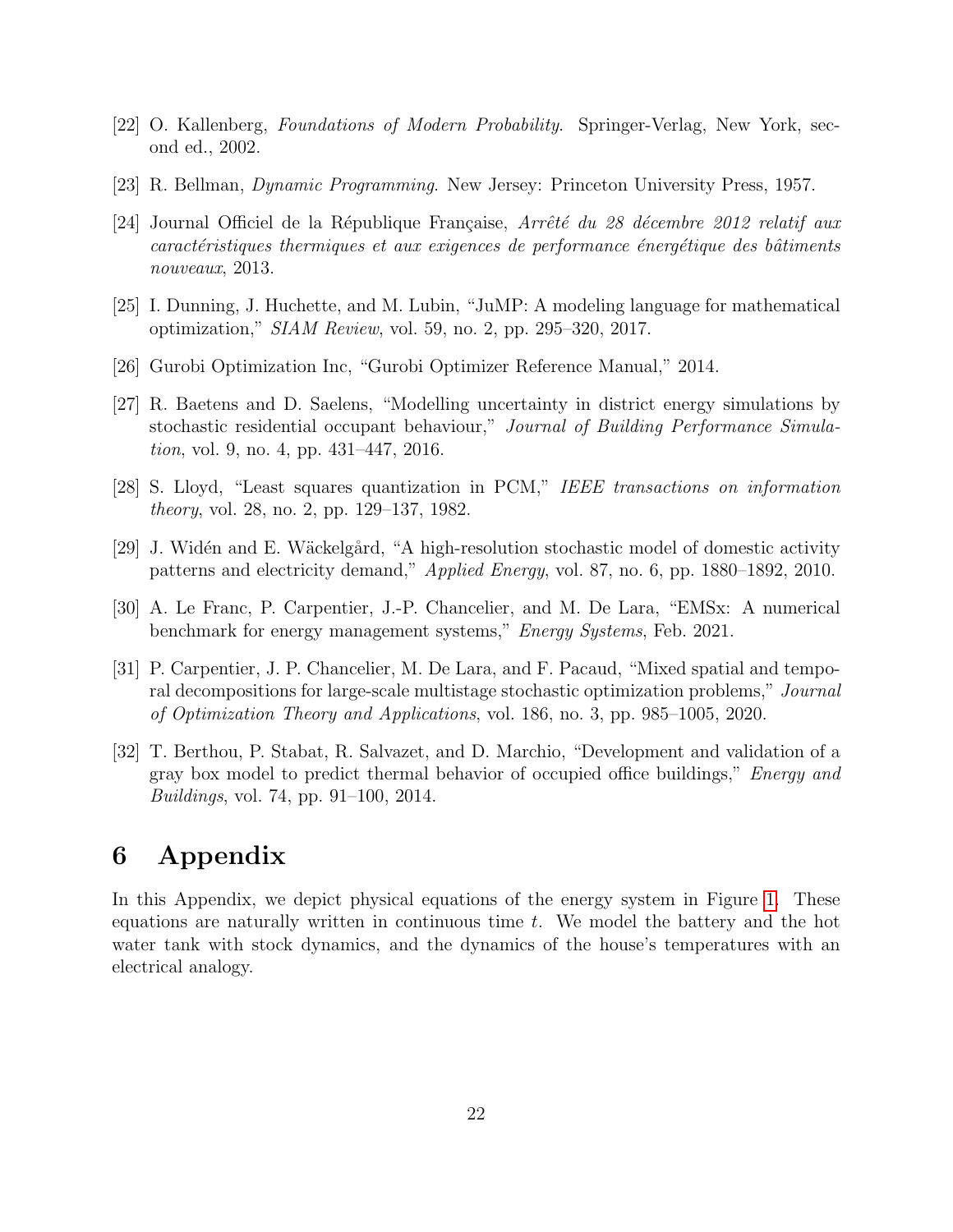# 6.1 Energy storage

We consider a battery, whose state of charge at time t is denoted by  $b(t)$ . The battery dynamics is given by the differential equation

<span id="page-22-0"></span>
$$
\frac{db}{dt} = \rho_c(f^b(t))^+ - \frac{1}{\rho_d}(f^b(t))^-, \qquad (21)
$$

with  $\rho_c$  and  $\rho_d$  being the charge and discharge efficiency and  $f^b(t)$  denoting the energy exchange with the battery.

# 6.2 Electrical hot water tank

We use a simple linear model for the electrical hot water tank dynamics. The enthalpy balance equation writes

<span id="page-22-1"></span>
$$
\frac{dh}{dt} = \beta_h f^w(t) - d^{th}(t) \;, \tag{22}
$$

where

•  $f<sup>h</sup>(t)$  is the electrical energy used to heat the tank, satisfying

<span id="page-22-2"></span>
$$
0 \le f^w(t) \le \overline{f}^w \tag{23}
$$

- $d^{th}(t)$  is the domestic hot water demand,
- $\beta_h$  is a conversion yield.

# 6.3 Thermal envelope

We model the evolution of the temperatures inside the house with an electrical analogy: we view temperatures as voltages, walls as capacitors, and thermal flows as currents. A model with 6 resistances and 2 capacitors (R6C2) proves to be accurate to describe small buildings [\[32\]](#page-21-11). The model takes into account two temperatures:

- the wall's temperature  $\theta^w(t)$ ,
- the inner temperature  $\theta^i(t)$ .

Their evolution is governed by the two following differential equations

$$
c_m \frac{d\theta^w}{dt} = \underbrace{\frac{\theta^i(t) - \theta^w(t)}{R_i + R_s}}_{\text{Exchange}} + \underbrace{\frac{\theta^e(t) - \theta^w(t)}{R_m + R_e}}_{\text{Outdoor/Wall}} + \underbrace{\frac{R_i}{R_i + R_s}}_{\text{Hedter}} + \underbrace{\frac{R_i}{R_i + R_s}}_{\text{Radiation}} + \underbrace{\frac{R_e}{R_e + R_m}}_{\text{Equation through windows}} + \underbrace{\frac{R_e}{R_e + R_m}}_{\text{theological window}} \tag{24a}
$$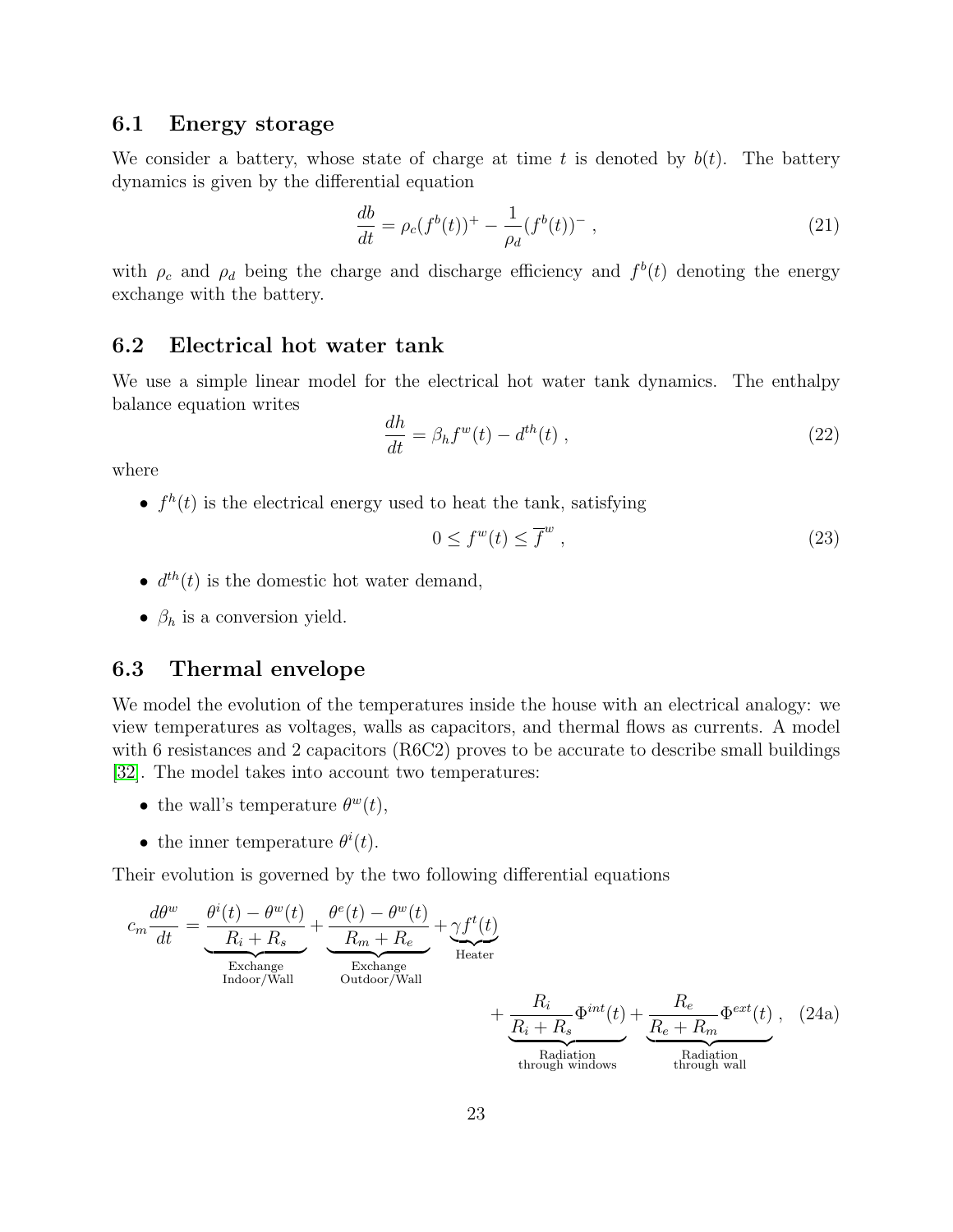$$
c_i \frac{d\theta^i}{dt} = \underbrace{\frac{\theta^w(t) - \theta^i(t)}{R_i + R_s}}_{\text{Exchange}} + \underbrace{\frac{\theta^e(t) - \theta^i(t)}{R_v}}_{\text{Ventialation}} + \underbrace{\frac{\theta^e(t) - \theta^i(t)}{R_f}}_{\text{Windows}} + \underbrace{(1 - \gamma)f^t(t)}_{\text{Heater}} + \underbrace{\frac{R_s}{R_i + R_s}}_{\text{Radiation}} \Phi^{int}(t), \quad (24b)
$$

where we denote

- the energy injected in the heater by  $f^h(t)$ ,
- the external temperature by  $\theta^e(t)$ ,
- the radiation through the wall by  $\Phi^{ext}(t)$ ,
- the radiation through the windows by  $\Phi^{int}(t)$ .

The time-varying quantities  $\theta^e(t)$ ,  $\Phi^{int}(t)$  and  $\Phi^{ext}(t)$  are exogenous. We denote by  $R_i$ ,  $R_s$ ,  $R_m$ ,  $R_e$ ,  $R_v$ ,  $R_f$ the different resistances of the R6C2 model, and by  $c_i$ ,  $c_m$  the capacities of the inner rooms and the walls. We denote by  $\gamma$  the proportion of heating dissipated in the wall through conduction, and by  $(1 - \gamma)$  the proportion of heating dissipated in the inner room through convection. We detail the numerical values in Table [4.](#page-23-1)

> $R_i$  4.81 × 10<sup>-4</sup> SI  $R_s$  2.94 × 10<sup>-4</sup> SI  $R_m$  4.51 × 10<sup>-3</sup> SI  $R_e$  1.48 × 10<sup>-4</sup> SI  $R_v$  4.51 × 10<sup>-3</sup> SI  $R_f$  2.00 × 10<sup>-2</sup> SI  $c_i$  8.30 × 10<sup>7</sup> SI  $c_m$  5.85 × 10<sup>6</sup> SI

<span id="page-23-1"></span>Table 4: Numerical values for the electrical analogy

# <span id="page-23-0"></span>6.4 MPC

**Building offline an AR model for MPC** We fit an  $AR(1)$  model using the optimization scenarios (we do not consider higher order lags for the sake of simplicity). For  $i \in \{el, hw\}$ , the AR model writes

$$
d_{t+1}^i = \alpha_t^i d_t^i + \beta_t^i + \varepsilon_t^i \,, \tag{25a}
$$

where the nonstationary coefficients  $(\alpha_t^i, \beta_t^i)$  are, for any time step t, solutions of the leastsquare problem

$$
(\alpha_t^i, \beta_t^i) = \underset{a,b}{\text{arg min}} \sum_{s=1}^{N_{opt}} \left\| d_{t+1}^{i,s} - ad_t^{i,s} - b \right\|_2^2 \,. \tag{25b}
$$